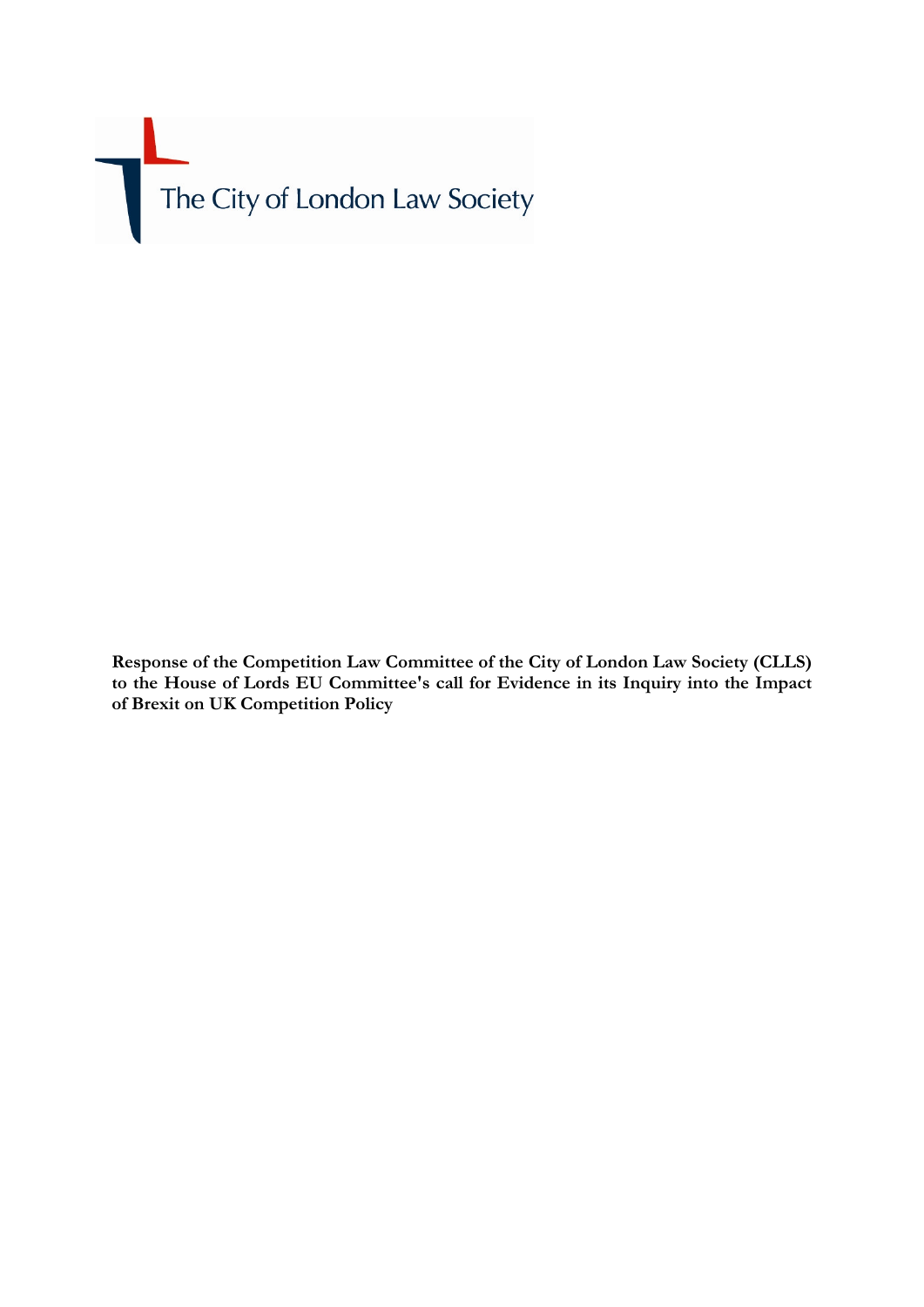## 1. INTRODUCTION AND SUMMARY

### **Introduction**

The CLLS Competition Law Committee welcomes the opportunity to submit evidence to the House of Lords EU Committee in its Inquiry into the Impact of Brexit on UK Competition Policy.

The CLLS represents approximately 15,000 City solicitors through individual and corporate membership including some of the largest international law firms in the world. The Competition Law Committee comprises leading solicitors specialising in UK and EU competition law in a number of law firms based in the City of London, who act for UK and international businesses, financial institutions and regulatory and governmental bodies in relation to competition law matters.

The Competition Law Committee consists of the following members:

- Robert Bell, Partner, Bryan Cave LLP (Chairman, CLLS Competition Law Committee);
- Nicole Kar, Partner, Linklaters LLP (Deputy Chairman, CLLS Competition Law Committee)
- Dorothy Livingston, Consultant, Herbert Smith Freehills LLP
- Becket McGrath, Partner, Cooley LLP
- Charles Bankes, Partner, Simmons & Simmons LLP
- Ian Giles, Partner, Norton Rose Fulbright
- Jenine Hulsmann, Partner, Clifford Chance LLP
- Nigel Parr, Partner, Ashurst LLP
- Alex Potter, Partner, Freshfields Bruckhaus Deringer LLP
- Angus Coulter, Partner, Hogan Lovells LLP
- Antonio Bavasso, Partner, Allen & Overy LLP
- Howard Cartlidge, Partner, DWF LLP
- Isabel Taylor, Partner, Slaughter and May
- Paula Riedel, Partner, Kirkland and Ellis LLP
- Samantha Mobley, Partner, Baker & Mckenzie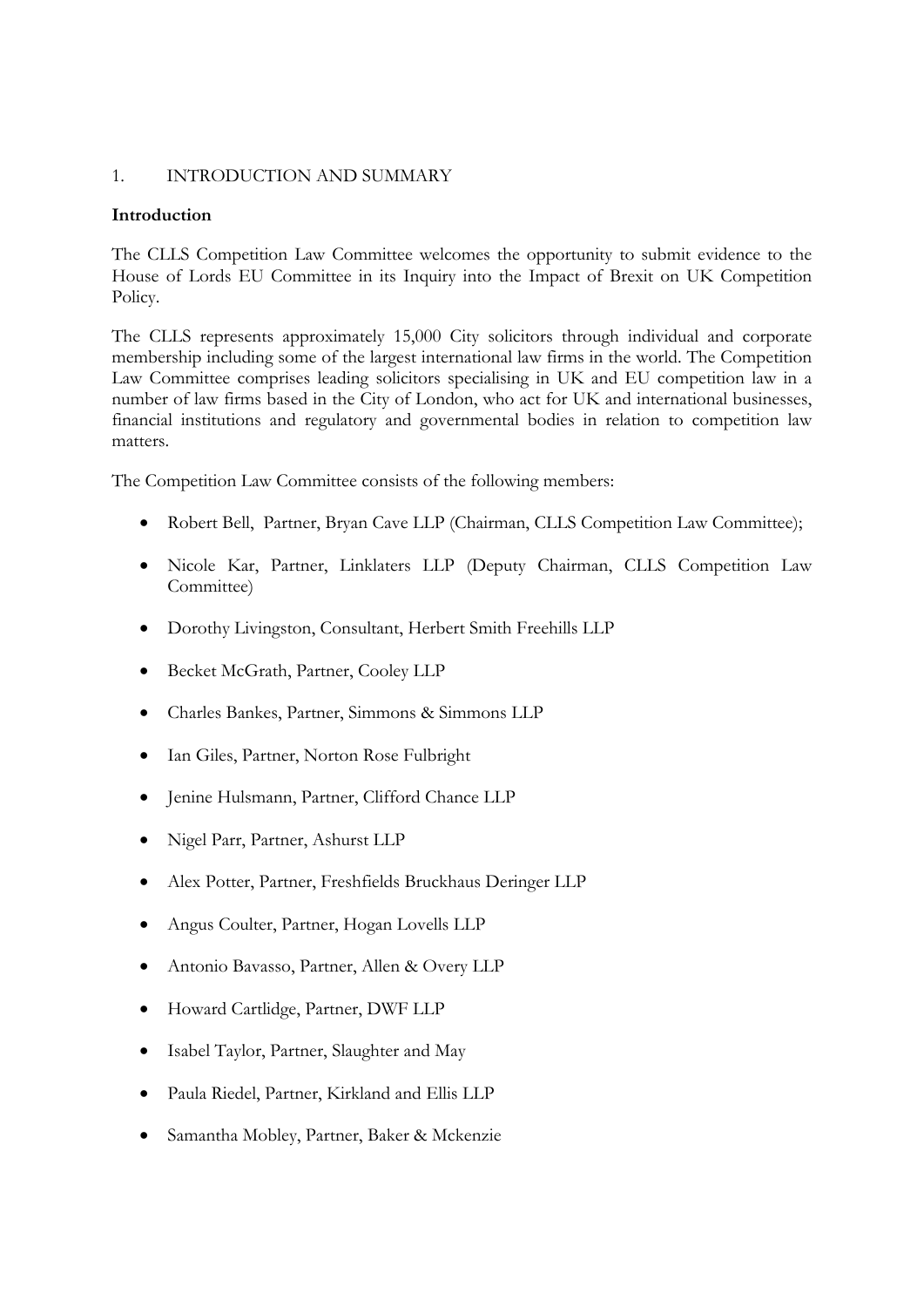## 1. SUMMARY

# **General**

Competition policy in the UK currently aims to make markets work well for consumers, businesses and the economy by protecting consumers and businesses from anti-competitive conduct, agreements, and mergers, and intervening in markets which exhibit features that have adverse effects on competition. This policy framework is sound and does not need to be changed after Brexit.

However, it should be supplemented by subordinate policies post Brexit which seek to ensure that duplication of effort between the UK competition authorities (i.e. the Competition and Markets Authority ((CMA)) and the sector regulators) and the European Commission (the Commission) are minimised wherever possible.

## **Antitrust**

With regard to antitrust law (i.e. the prohibitions on anti-competitive agreements and abuse of dominance), we consider that continued consistency of UK law with EU law, maintenance of the present procedural approach to infringements under the Competition Act 1998 (CA 1998) and negotiation of a cooperation agreement between the UK and EU authorities on the enforcement of EU and UK domestic antitrust law will be in the best interests of UK consumers. We do not favour major changes to the current approach in the UK, in particular we believe that the adoption of adversarial civil processes or moves to a criminal law regime would be counterproductive and would protect UK consumers less well than maintenance of the present approach.

We believe there will be value in co-operation arrangements with the EU and probably with other third country regulators to assist enforcement. We also believe that transitional arrangements will be essential in the field of antitrust enforcement.

Brexit may adversely impact the UK's status as a jurisdiction of choice for antitrust private damages actions as a result of, first, its reduction in the ease of bringing damages actions in UK courts based on infringements of the EU antitrust prohibitions and, secondly and more importantly, the removal of the UK from the European regime of jurisdictional and enforcement rules.

# **Mergers**

The UK's withdrawal from the EU will end the existing division of jurisdiction between the Commission and the CMA in relation to merger control (the so-called "one-stop-shop" system). As a consequence, mergers, acquisitions and joint ventures involving businesses active in the UK will potentially be subject to parallel reviews by the CMA and the Commission, where both UK and EU review thresholds are triggered. The end of the "one-stop-shop" system will also increase the regulatory and administrative burdens for merging companies. While a multiplicity of merger filings is not unusual for international transactions, the CMA and the Commission are both known to be among the more demanding of authorities internationally. In this context, it will be essential that transitional arrangements are agreed between the UK and the EU and made public sufficiently far in advance of Brexit (i.e. at least a year) to deal with the significant uncertainty and duplication of cost for businesses that could otherwise arise.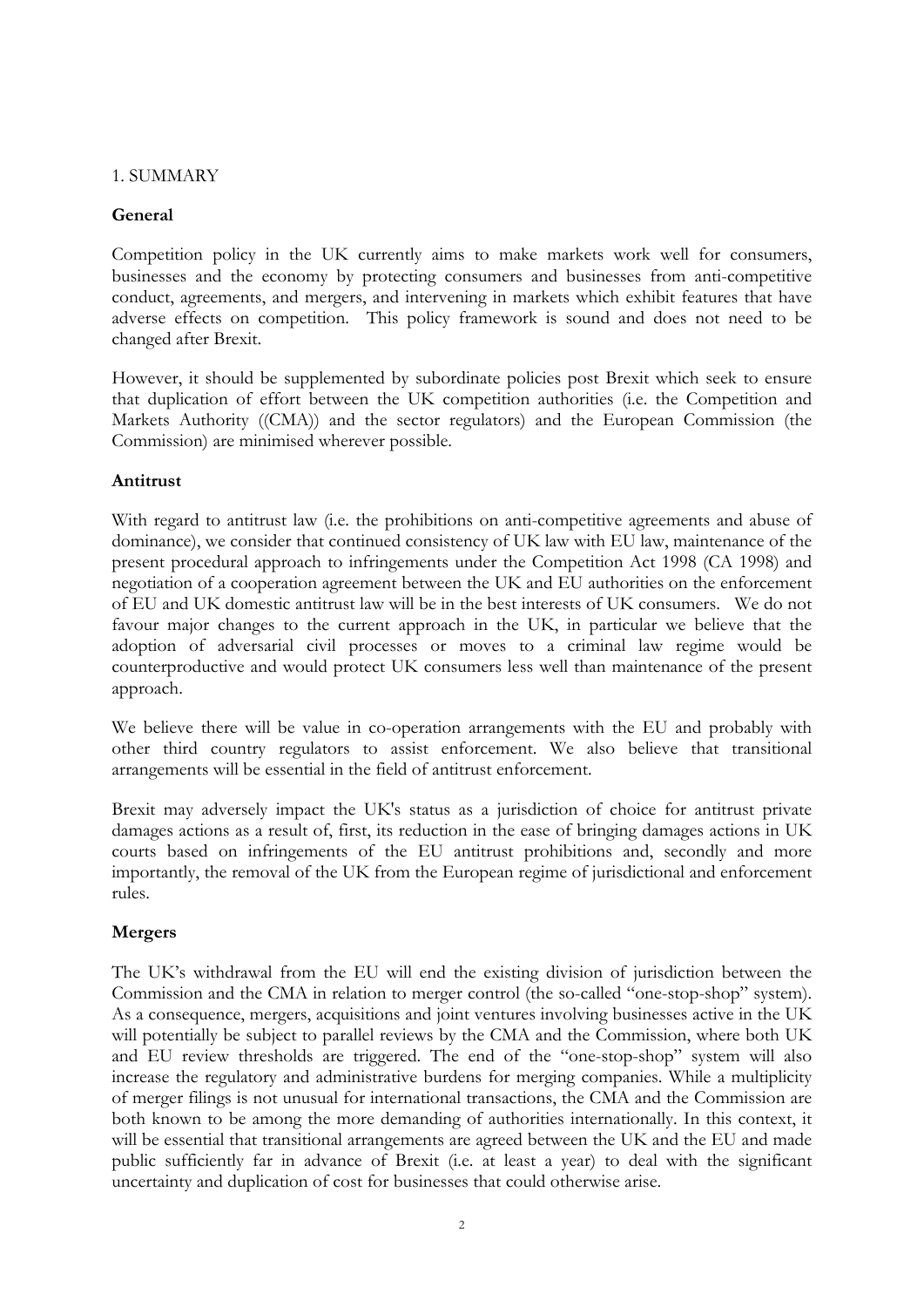This change in jurisdiction will increase the CMA's workload significantly, and more resources will therefore be required. In our view, the most efficient way forward should be a strengthening of the CMA as centre of excellence for merger control, rather than redirecting merger review to sector-specific regulators in the UK.

Looking forward, some significant differences in procedure – notably in relation to the timing and approval of remedies offered by merging parties in order to secure a clearance – have the potential to pose serious difficulties in some circumstances. Close cooperation between the CMA and the Commission will be important to maintaining fairness and consistency.

Finally, Brexit presents opportunities for the UK to introduce a broader set of national interest criteria for the assessment of mergers (should this be viewed as desirable) without the need to seek approval from the Commission. The current scope for the UK to undertake public interest review is relatively broad – including public security, media plurality and prudential supervision for transactions subject to competition review by the Commission, and limited only by UK statute to transactions subject to competition review by the CMA. Any expansion of the existing regime to include broader industrial policy considerations, such as the protection of UK critical infrastructure, is likely to lead to less predictability of outcomes and may reduce the attractiveness of the UK to foreign capital that would otherwise be welcome. We believe that the key consideration is transparency as to the policy and criteria to be applied for any such broader national interest review.

## **State Aid**

The options in relation to state aid depend on what assumptions are made about the future trading relationship between the EU and the UK. Whilst it is possible to conceive of other approaches, it seems likely, based on recent precedents, that some form of state aid control based on the EU model, and operated through an independent body, will be a requirement of any future trade agreement.

Even leaving aside the possible terms of any trade agreement, there would, in our view, be advantages to the UK in retaining some form of anti-subsidy control and avoiding inefficient "subsidy races". State aid control, done properly, seeks to facilitate the best and most effective use of public money, by ensuring that interventions are appropriately targeted, proportionate, and kept to the minimum necessary.

If there is to be an independent body then the most obvious candidate for the role of state aid authority would be the CMA (or some agency associated with the CMA); there is a strong logic for grouping expertise on state aid control with other aspects of competition policy and enforcement given the significant overlaps in underlying policy and the resources required. However, it should not be assumed that this would be straightforward: there would be both resource and skills gaps that would need to be addressed, at a time when the CMA is in any event likely to see a significant increase in demand on its resources. The CMA would also require firm political and parliamentary support for its role in order to be able to deliver this mandate effectively. In this regard, it is important that the CMA should be, and be seen to be, independent from government. The CMA should have appropriate and transparent decision making processes to retain the confidence of businesses and consumers.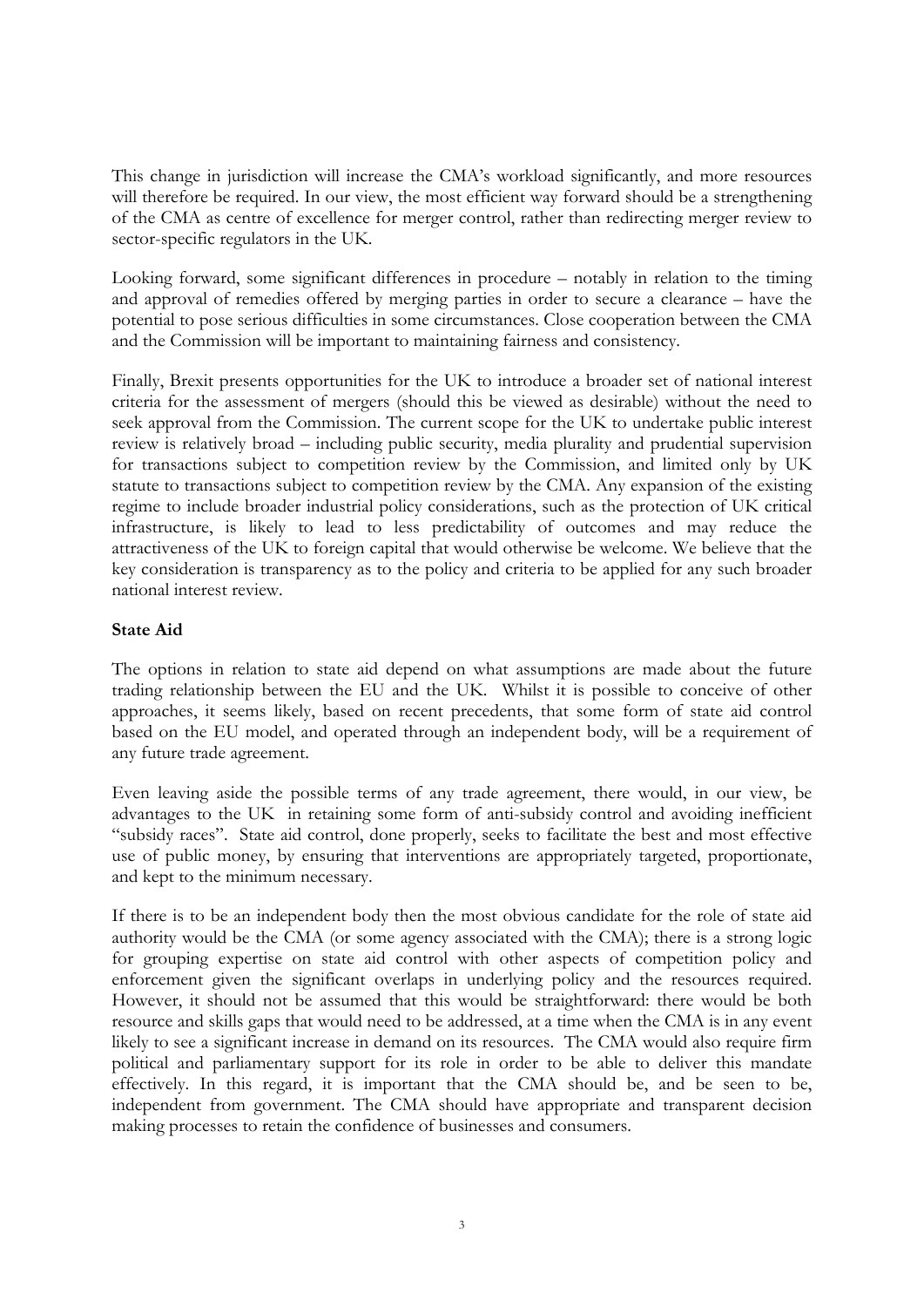## 2. THE QUESTIONS

### **General**

# **1. What should competition policy in the UK set out to achieve? What guiding principles should shape the UK's approach to competition policy after Brexit?**

1.1 Competition policy in the UK currently aims to make markets work well for consumers, businesses and the economy by protecting consumers and businesses from anti-competitive conduct, agreements, and mergers, and intervening in markets which exhibit features that have adverse effects on competition. This policy framework is sound and does not need to be changed after Brexit. However, it should be supplemented by subordinate policies which seek to ensure that duplication of effort as between the UK competition authorities (i.e. the CMA and the sector regulators) and the Commission is minimised, unnecessary legal uncertainty is avoided (particularly so that businesses operating across the UK and the EU 27 can comply with competition law in a consistent manner) and the synergies and benefits of cooperating with the Commission and where appropriate the EU Courts, are maximized.

### **Antitrust**

**2. Post-Brexit, to what extent should the UK seek to maintain consistency with the EU on the interpretation of antitrust law? What opportunities might greater freedom in antitrust enforcement afford the UK?** 

#### **Consistency - General**

- 2.1 The UK, in common with many other jurisdictions (see further below), has chosen to model its competition law closely on EU law: the provisions of Chapters 1 and 2 of the CA 1998 effectively provide for a domestic version of Articles 101-102 of the Treaty on the Functioning of the European Union (TFEU) applying to trade within the UK, as opposed to trade between Member States of the EU. The UK chose to take this step after considerable deliberation on whether to repeal its very different form-based approach under the Restrictive Trade Practices Acts 1956, 1968 and 1976 and the Fair Trading Act 1973 (as well as the Resale Prices Acts 1964 and 1976). In 1998, the UK had already been in the EU for some 25 years and was not in any way obliged to make this change.
- 2.2 Section 60 of the CA 1998 legislates to the effect that, so far as is possible (having regard to any relevant differences between the provisions concerned), questions arising under the antitrust provisions of the Act in relation to competition within the United Kingdom are dealt with in a manner which is consistent with the treatment of corresponding questions under EU law in relation to competition within the EU.
- 2.3 The UK is free to make changes that apply post-Brexit, unless the current negotiations lead to agreement to the contrary. The question is therefore not, whether the UK can make changes, but whether it should?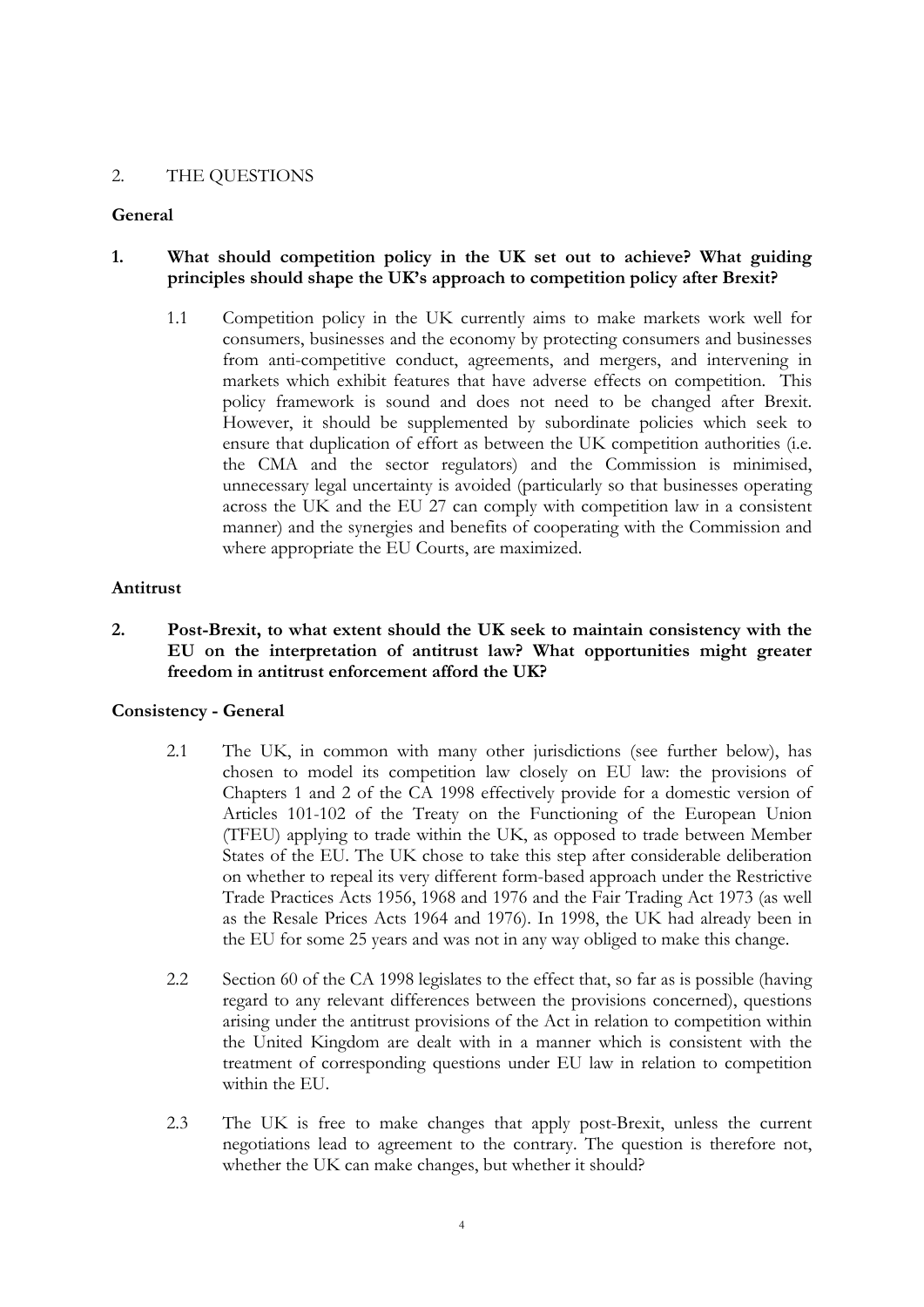2.4 We are of the view that in order to maintain predictability and legal certainty so far as possible, and thereby reduce costs on business, the UK should seek to maintain, at least initially, consistency with the EU in the interpretation of its antitrust law. We believe that this offers greater opportunities for the UK than encouraging divergence or actively legislating to change UK Competition law to a greater or lesser extent. We believe, however, that the current language of Section 60 may be regarded politically as too prescriptive and as potentially requiring the decisions of the EU Courts taken after Brexit to constrain the UK courts in the area of UK competition law. In that event, the section could be changed as regards post Brexit EU decisions simply to provide that the UK courts should use the decisions of the EU Courts and the decisions and guidance issued by the Commission relating to Articles 101 and 102 as aids to the interpretation of UK competition law, but not be bound by them. In practical terms we would therefore recommend that the UK courts and regulators should be required to "have regard to" EU Court judgments and Commission decisions. We believe that specific language of this nature (which recognises the closeness and consistency between UK and EU antitrust law up to this point) would provide more certainty and hence be preferable to making no mention at all of EU law (thereby treating it in the same way as any other foreign law).

### **Consistency – EU Commission Block Exemption Regulations authorised by Article 105(3) TFEU and relevant Council Regulations.**

- 2.5 One specific area will need to be clarified. At present UK businesses rely on "parallel exemptions" based on EU "block exemption" Regulations to operate lawfully such commonly beneficial agreements as distribution agreements, franchise agreements and intellectual property licenses. The EU has well developed law and guidance on what is acceptable in such agreements, depending on the nature of the agreement and the relative market power of the parties. We believe that the simplest approach will be to preserve these parallel exemptions and guidance in their present form while the current EU Regulations remain in place. As the European Union (Withdrawal) Bill is currently drafted, it seems probable that the intention is that these will be incorporated into UK law when the UK leaves the EU, although there is a small risk that the definitions used in the Bill may not pick them up, which could easily be removed by a minor drafting amendment. If Article 105(3) Regulations are covered by the Bill in final form, then references to them in UK legislation will continue to apply. However, the Commission's related guidance will become decoupled from the Regulations as applied in the UK, in the absence of BEIS or CMA guidance on the topic.
- 2.6 As these Regulations and related Guidance are of limited life, there will be obvious opportunities to legislate for UK exemptions as they expire, taking account of any changes to EU rules. These exemptions often have international elements and the value of a common approach to business is significant and will assist in preserving the UK as an attractive place to do business. As there is a process for removing the protection of such exemptions in individual cases, the risk of any potential disadvantage to UK consumers from this approach would not be material and would limit the degree of UK resource that needed to be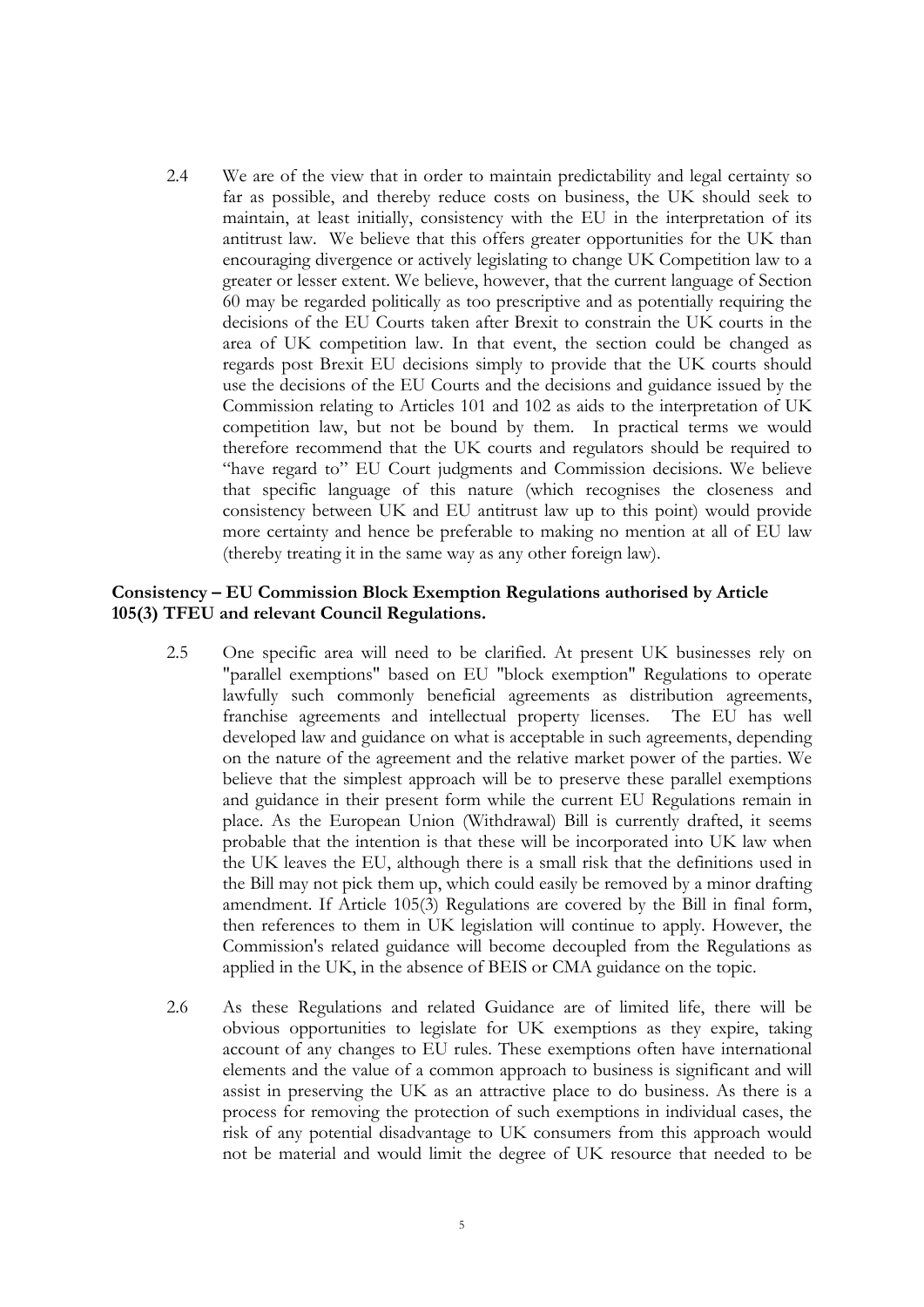devoted to agreements benefitting from the Block Exemption Regulations, which can be expected to be almost always beneficial to consumers.

### **Reasoning on Consistency**

- 2.7 Our reason for taking the position that a high degree of consistency is desirable post-Brexit is that the EU system of antitrust law (and competition law generally) has been recognised world-wide as an effective and attractive model. The UK has supported the adoption of competition laws modelled on EU law in many jurisdictions including many Commonwealth countries and former Protectorates, as well as third countries. With UK support, EU-style antitrust law has been adopted in Brazil, in the People's Republic of China, in Russia, in Hong-Kong and in Japan (abandoning the former law based on the US approach). Other major jurisdictions have adopted laws which use the same principles with somewhat different procedures: e.g. India and Australia, where EU cases are now frequently cited as an aid to interpretation. UK law firms operating in many third country jurisdictions advise their clients on both EU and local law and the commonality of principles is a considerable assistance to understanding and effective enforcement in a way that is of benefit to consumers in both the UK and other jurisdictions.
- 2.8 The other major antitrust regime is that of the United States. Although, because of its considerable antiquity (the Sherman Act dates back to 1890 and deals with anti-competitive agreements and monopolisation/abuse of a dominant position is dealt with separately in the Robinson-Patman Act of 1936) it expresses itself in different language and has a more rigid categorisation of offences than the underlying principles inspired by EU and current UK law.
- 2.9 One key difference in US antitrust law is that the most serious offences are prosecuted as crimes against both companies and individuals, leading to substantial fines and significant prison sentences. The effective operation of this system depends upon the US system of plea-bargaining in criminal cases, a process which is not common in the UK criminal process, which has traditionally regarded plea-bargains as potentially leading to miscarriages of justice.
- 2.10 Another feature of the US system is that all private civil claims carry triple damages, assessed by a jury. The UK, like most EU Member States, follows the principle that damages should be compensatory. It differs from Civil Law countries in allowing an award of additional "exemplary" damages on a case by case basis, but is opposed to automatic uplifts, such as that applicable under US law.

## **Opportunities – are they worth taking up?**

2.11 The UK has previously considered (as it was to a large extent free to do even as an EU member) moving to a more adversarial style of dealing with corporate breaches of UK antitrust law, in which the regulatory authority (currently the CMA) would have to prove its case before the Competition Appeal Tribunal (CAT). This was rejected after consultation prior to the Enterprise and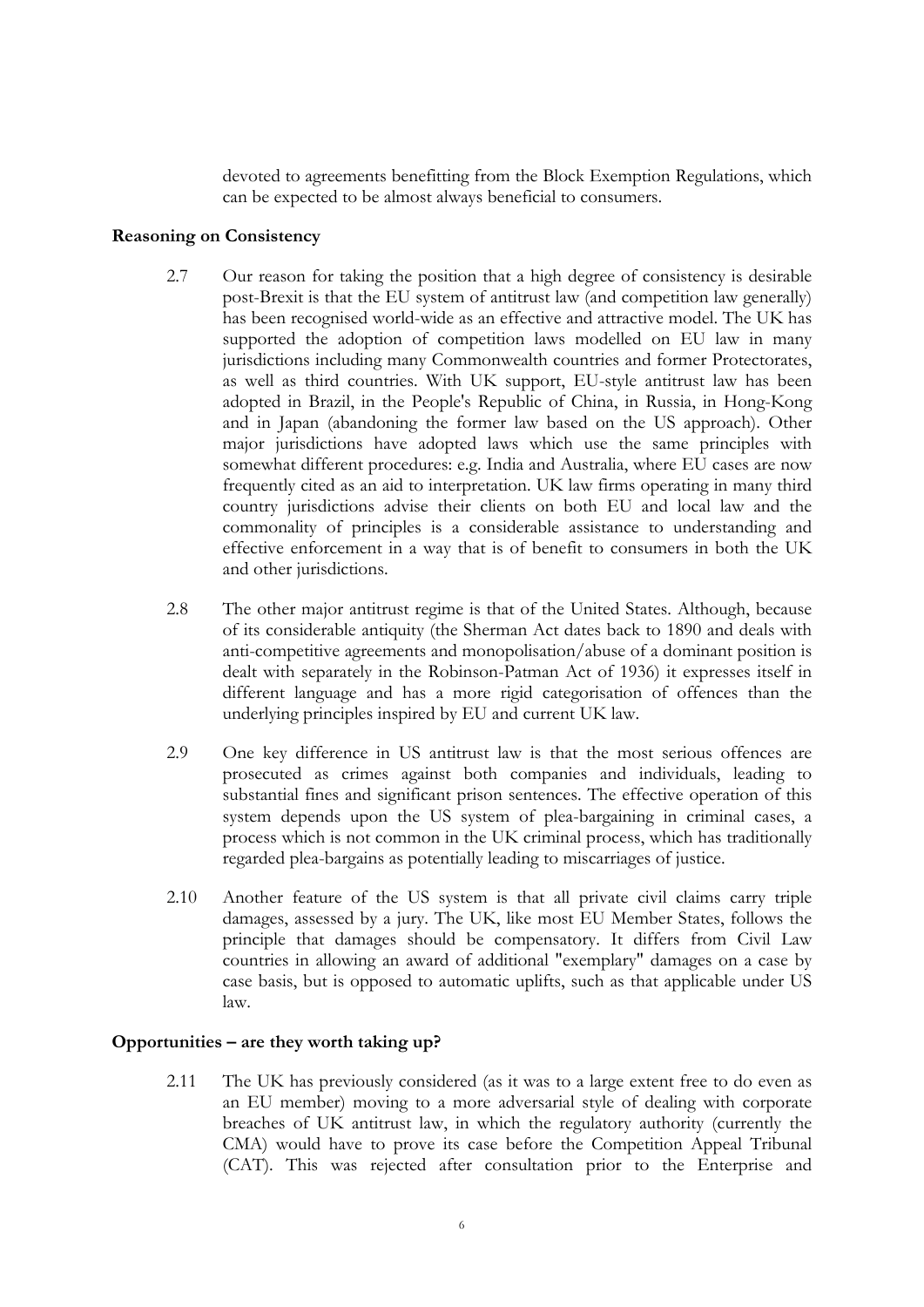Regulatory Reform Act 2013 which established the CMA. An adversarial process is used in Ireland and the Irish regulator has found it difficult to obtain decisions in its favour. The CLLS remains of the view this process would not be as effective in achieving enforcement as the current process.

### **3. Will Brexit impact the UK's status as a jurisdiction of choice for antitrust private damages actions?**

- 3.1 As the question indicates, the UK has over a period of several years acquired a leading status amongst EU Member States for private damages actions based on EU antitrust prohibitions (and, where applicable, the equivalent UK prohibitions). This has brought benefits to UK businesses (and consumers) in providing ready access to experienced courts and lawyers in the UK, enabling them to bring actions in their "home" jurisdiction. It has also been a valuable source of work to UK-based lawyers and specialists such as economics experts.
- 3.2 Brexit may adversely impact the UK's status in two ways:
	- (a) First, it could create significant obstacles to bringing damages actions in UK courts based on infringements of the EU antitrust prohibitions (which currently include the vast majority of antitrust private damages claims).
	- (b) Secondly, removal of the UK from the European regime of jurisdictional and enforcement rules would lead to uncertainty for claimants and defendants.
- 3.3 The obstacles to bringing damages actions based on infringements of the EU antitrust prohibitions will principally arise due to the EU competition prohibitions (in Articles 101 and 102 of the TFEU) ceasing to be applicable in the UK, so that they no longer form part of domestic law under which legal actions may be brought. Of at least equivalent practical significance will be the status of infringement decisions by the Commission. Currently, the majority of competition law claims are so-called "follow-on" damages claims, under which a Commission decision finding an infringement (typically a cartel) is currently treated as binding on the court, whether the High Court or the CAT, pursuant to sections 47A and 58A of the CA 1998. However, a significant number of cases are "stand-alone", even in areas where the EU has issued related decisions: e.g. many of the cases against VISA in relation to allegedly excessive interchange fees. (The EU case is against Mastercard, but contains persuasive reasoning.) Other cases also raise claims for a period not covered by the EU decision or based on domestic rather than EU law (e.g. some of the Mastercard cases).
- 3.4 The Repeal Bill provides that any rights derived immediately before Brexit from EU Treaty articles, including Articles 101 and 102, will continue to be recognised and available under UK domestic law. Whilst this allows claims entirely relating to the pre-Brexit period to continue to be brought in the UK, they alone would provide no basis for claims under the EU Treaty articles arising after Brexit (including claims spanning both pre-and post-Brexit periods). Combined with the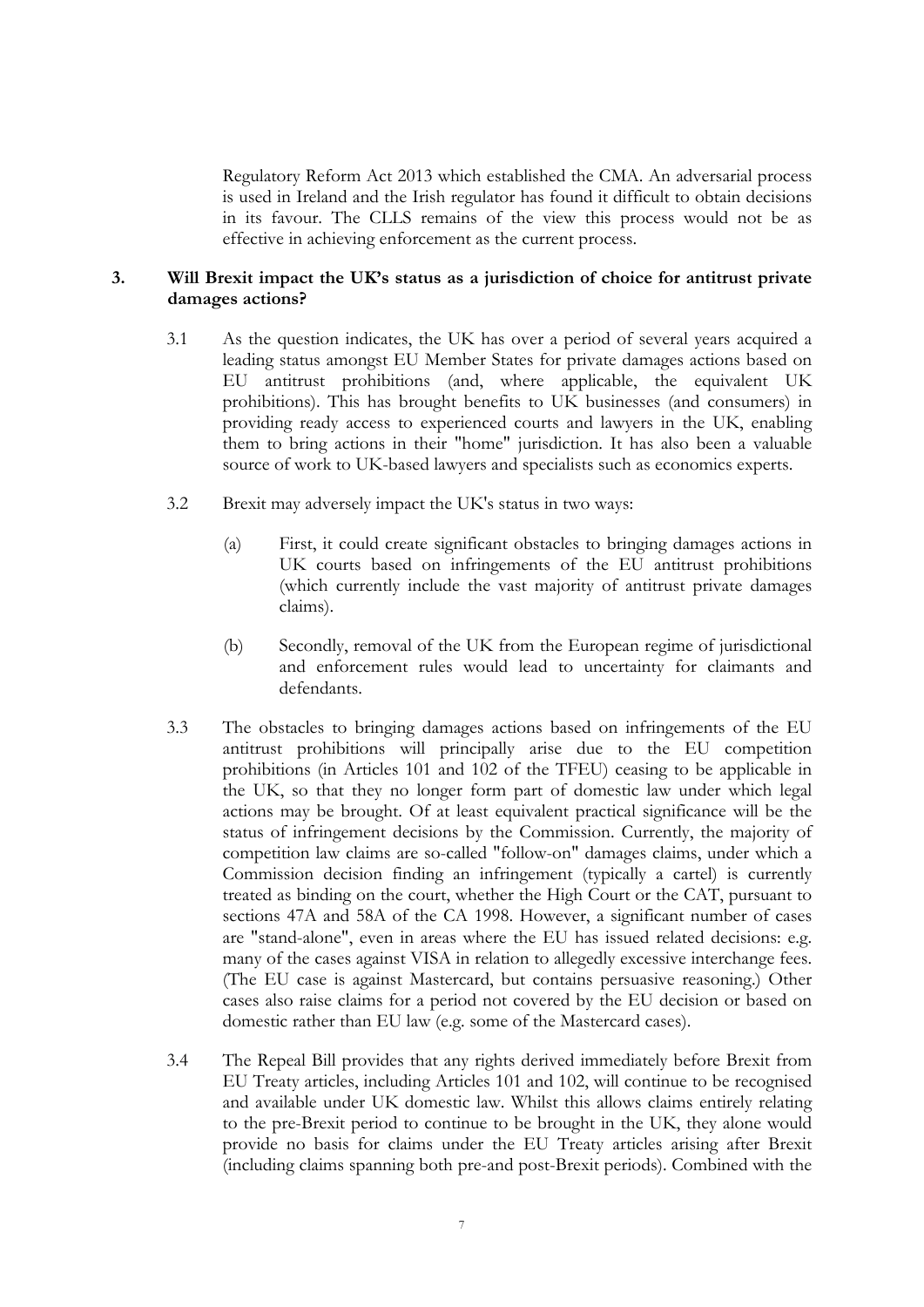fact that (once the EU's jurisdiction over pre-Brexit offences is exhausted, which may take some years) the Commission infringement decisions can be expected to make no findings with respect to an infringement's impact in the UK as a non-Member State, the UK is likely to lose some of its attraction as a venue for EU competition cases, unless Parliament legislates to preserve the continued recognition of Commission decisions (and the EU competition prohibitions) for the purposes of bringing claims in UK courts, or, at least clarifies that there is no public policy objection to the application of EU antitrust law by a UK Court or Tribunal: this would be a clarification consistent with the current effect of Article 6 of the Rome II Regulation (text in Annexe), which the UK intends to preserve as part of UK law (See HMG Position Paper: *Providing a cross-border civil judicial cooperation framework*, published August 2017).

- 3.5 The UK can thus ensure that EU Competition law remains enforceable post-Brexit in the UK courts as the law of the State or States where the principal effects on the market are or are likely to be felt, such laws including the binding effect of CJEU judgments.
- 3.6 However, there would remain an **obstacle to bringing damages actions** if there is uncertainty as to the enforceability of UK judgments elsewhere in Europe and if actions brought in a UK court no longer preclude actions in relation to the same facts in the courts of an EU Member State. These concerns are, of course, of much broader application than competition law alone, but are particularly relevant with respect to competition claims that could, in principle, be brought in a number of Member States' courts. Commission decisions finding a cartel in a number of EU Member States are, at present, routinely litigated exclusively before a UK court, but may no longer be so post-Brexit.
- 3.7 This can only be resolved with the cooperation of the EU: e.g. by the UK being permitted to become a party to the Lugano Convention as an independent State or a new treaty between the UK and the EU in terms of the Recast Brussels Regulation, (Regulation (EU) 1215/2012) which is superior to the Lugano Convention in providing protection against parallel proceedings.

## **4. Post-Brexit, what is the likelihood of UK authorities conducting parallel investigations with the European Commission or national competition authorities of EU Member States? What would the implications of this be?**

- 4.1 At present cooperation between the Commission and national competition authorities takes place within the context of EU law and cooperation structures. These mean that, at present, proceedings to enforce EU antitrust law are carried out either by the Commission or relevant national authorities (in the UK the CMA) and the decision on this lies with the Commission.
- 4.2 Post-Brexit, however, the EU ceases to control parallel investigations and the jurisdiction of the Commission and the EU Courts ceases to include the UK. It seems likely, in that context, that there will be an increasing number of parallel investigations of the same conduct (as is already relatively common between the EU and a range of other jurisdictions, most frequently the USA). This will be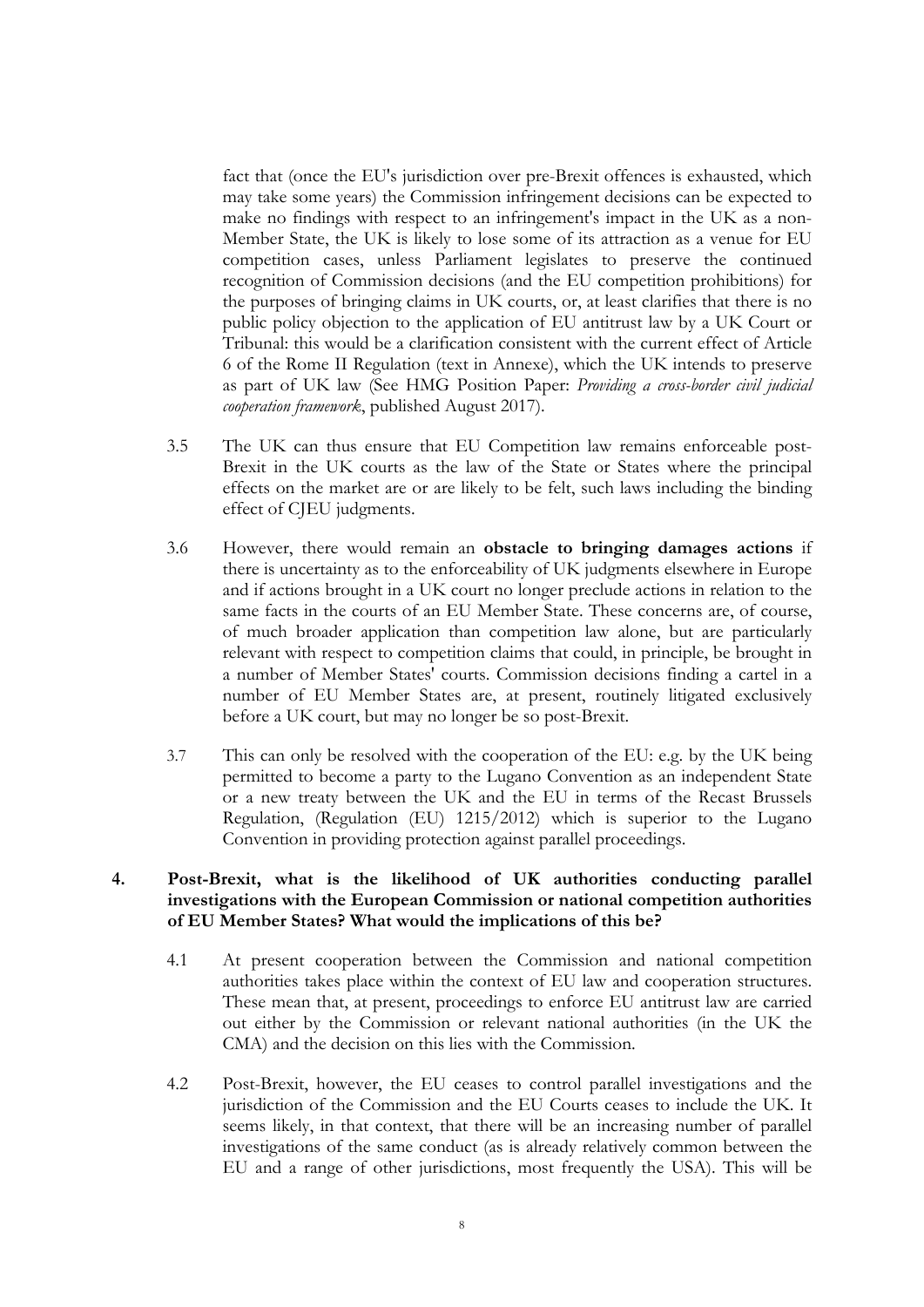necessary to ensure that conduct damaging to consumers is stopped in the UK as well as in the continuing EU and will pose challenges best met thorough cooperation.

- 4.3 As explained in answer to subsequent questions, the EU has a history of cooperation with third country competition regulators, including on exchange of information, and there is no reason to think that they and the UK would be averse to cooperation in the future. Given the UK's physical location and the high volumes of trade between the UK and parts of the EU (which would be expected to continue to some extent after Brexit), it is highly likely that the UK and the European Commission or national authorities within the EU will wish to cooperate in their investigations.
- 4.4 Although the Commission may lose its rights under UK law (e.g. as regards information gathering, enforcement of fines, undertaking etc.) post-Brexit, except where the Commission retains jurisdiction for historical infringements, agreement to work together and to share information is likely to be in the mutual interests of consumers in the UK and the EU. Recognition and enforcement of administrative decisions would require agreement similar to that for judgments and has not so far appeared to feature in thinking on the post-Brexit situation.
- 4.5 In addition, we take the view that the CMA may wish (resources permitting), to undertake parallel investigations in cases where the Commission no longer has jurisdiction in relation to the UK market (and to take parallel decisions subsequent to those investigations) as these will impact UK consumers' rights to claim damages and generally support UK enforcement of competition law. Such actions should be taken in close cooperation with the Commission.

## <span id="page-9-0"></span>**5. Is a post-Brexit competition cooperation agreement in the mutual interest of the EU and the UK? What provisions would be necessary for such an arrangement to be effective?**

- 5.1 Yes. Cooperation between national competition agencies and the Commission plays an important part in the efficient application of competition law in the European Union including the UK. Further cooperation is therefore essential to ensure a system which is effective in deterring, detecting and preventing unlawful behaviour. Ideally, a cooperation agreement between the UK and the EU will facilitate cooperation both on the level of policy and also between enforcement agencies. Alignment at a policy level will reduce the compliance burden on business and ensure similar outcomes. Cooperation at an institutional level will improve efficient enforcement.
- 5.2 Current competition cooperation agreements between the EU and third countries contain provisions relating to:
	- (a) Coordination and cooperation of enforcement activities;
	- (b) Conflict avoidance (negative comity);
	- (c) Exchange of non-confidential information; and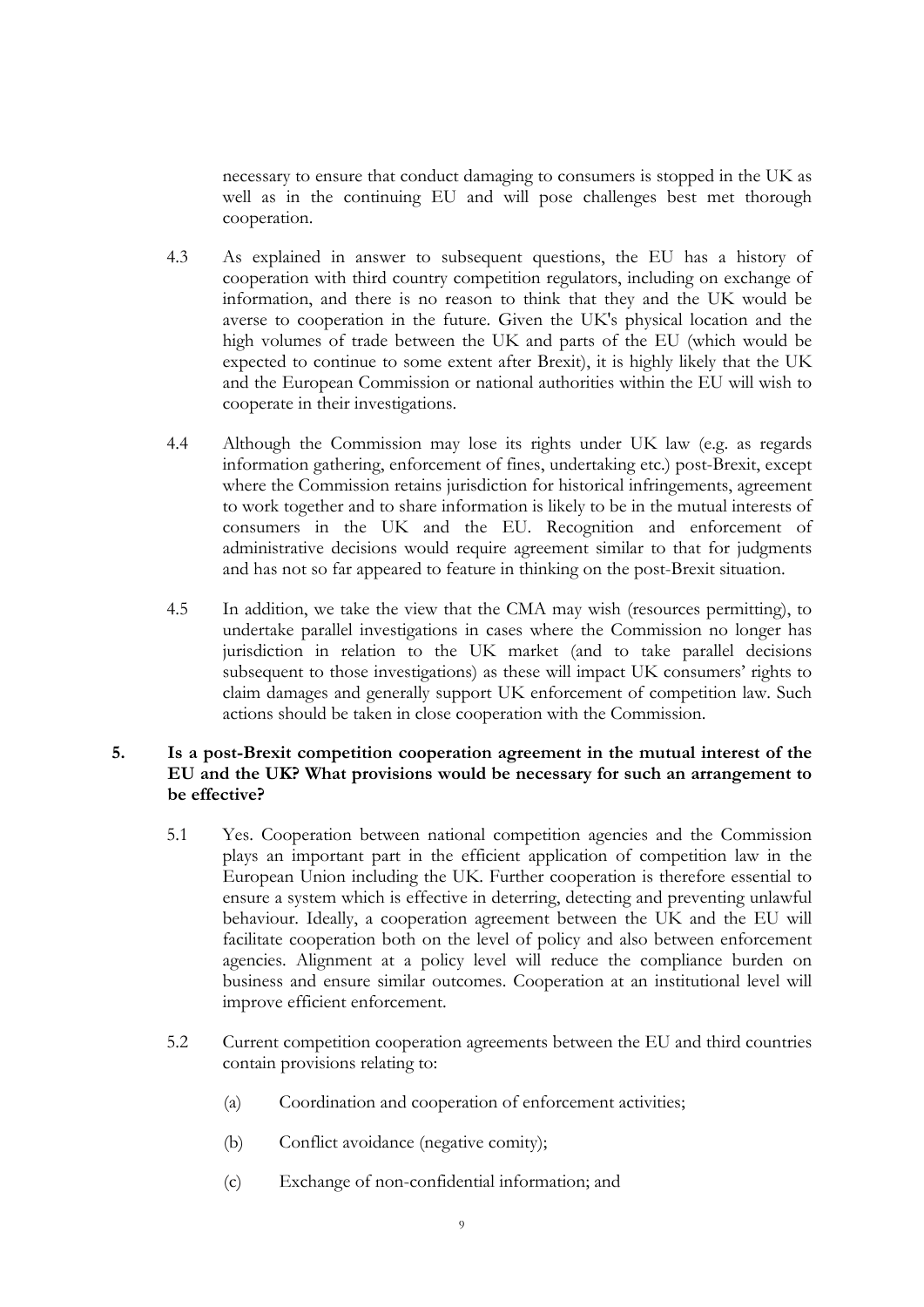- (d) Request for enforcement action to be taken if a country's interests are being infringed in another state.
- 5.3 The European Union or the Commission has competition specific agreements with the US, Canada, Japan, South Korea and Switzerland. However, the Commission also has bilateral arrangements with a number of other countries in various forms, including but not limited to memoranda of understanding, arrangements in relation to parallel investigations and practical guidance for cooperation in merger control. It should also be noted that, according to a 2016 OECD report, several countries cooperate with one another without the existence of such agreements/treaties, and experience shows that cooperation generally occurs where there are strong trade/economic ties.

## **6. How will Brexit affect the CMA's ability to cooperate with non-EU competition authorities? What impact might there be, if any, on the UK's influence in developing global competition policy?**

- 6.1 Although the CMA currently has no competition cooperation agreements with non-EU countries, there is in practice no impediment to international cooperation. Brexit is unlikely to change this position. In particular, we see no reason why the CMA should not continue to participate actively in international networks such as the International Competition Network ('ICN') following Brexit. There is also the possibility to make co-operation arrangements with national authorities within and without the EU: see, for example, the recently signed agreement between Denmark, Finland, Iceland, Norway and Sweden, which provides for co-operation at national level. Iceland and Norway, though EEA Members, do not participate in the EU's Member State co-operation network.
- 6.2 The UK has, historically, made a significant contribution to the development of thinking around antitrust policy both within the EU and internationally. The impact on the UK's influence on developing global competition policy post Brexit is unclear. In particular, if the UK competition law agenda varies significantly from both EU and US thinking, then the impact of the UK position on other regimes may be muted.

## **7. Will it be necessary for the UK and EU to agree a transitional arrangement for antitrust enforcement after the UK's withdrawal from the EU? If so, what transitional issues would such arrangements need to address?**

- 7.1 In our view, transitional arrangements are essential to deal with antitrust cases and may be required for a substantially longer period than in the case of mergers, discussed below. This is because the EU may have jurisdiction for many years over pre-Brexit agreements and conduct affecting trade between Member States, where the UK was an affected Member State.
- 7.2 The EU has asserted that, in addition to dealing with pending EU Court cases at the date of Brexit and references from UK Courts relating to pre-Brexit matters; "The Union institutions, bodies, offices and agencies are competent under the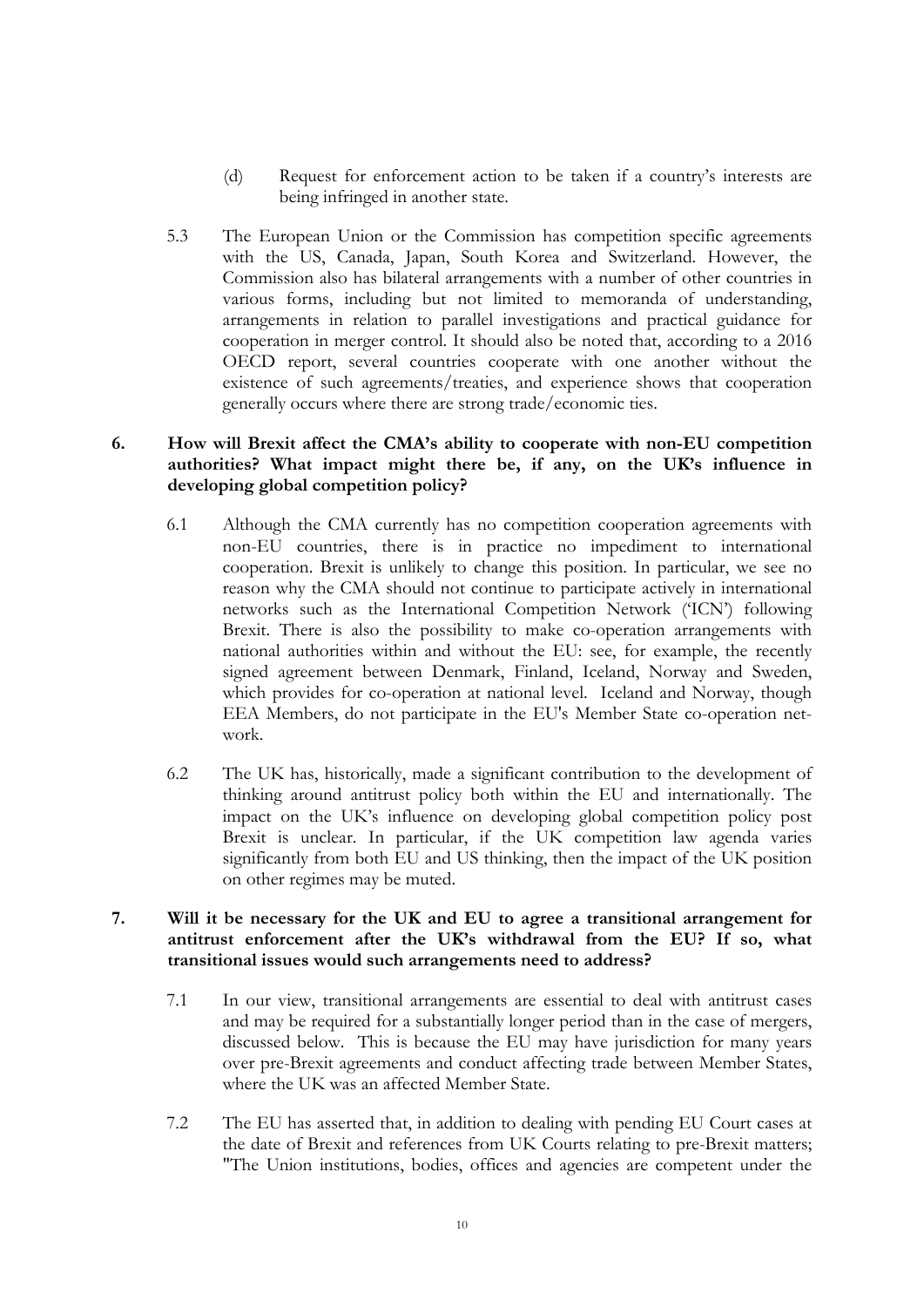same conditions as before the withdrawal date to start and conduct, after the withdrawal date, administrative procedures concerning compliance with Union law by the United Kingdom, and/or United Kingdom natural/legal persons, relating to facts that occurred before the withdrawal date." See Position Paper TF50 (2017) 5 – Commission to UK of 12 July 2017 on Ongoing Union Judicial and Administrative Procedures.

- 7.3 In relation to infringements the EU limitation period for imposing fines is 5 years from the cessation of the conduct in question. Action taken by the Commission or a Member State for the purpose of investigating an infringement interrupts the limitation period. The limitation period is suspended for the duration of any appeals before the EU Courts. Frequently serious antitrust conduct only starts to be investigated towards the end of that 5 year period and in the case where a cartel has existed for some years (periods in excess of 10 are not uncommon) can look back for the whole of the period of the infringement. In complex cases the investigative and decision making process may take many years and in cases where the EU courts annul a decision and the Commission reconsiders and takes a further decision, the process from beginning to end may take in excess of 10 years in itself, with civil damages claims potentially following after that. Although many cases, of course, settle much more quickly, it is not impossible to envisage on the basis of the EU position paper, an antitrust case in which investigation starts in 2023 (4 years after the withdrawal date) relating to trade between Member States in the UK lasting many years and ending in 2018 being in the (potentially exclusive) jurisdiction of the EU institutions and still being litigated there in, say 2032! Throughout that time the EU would envisage current cooperation and enforcement rights remaining in place. The Commission would also according to its paper have power to take over a case being investigated by the CMA at the time of Brexit in relation to breach of EU and UK antitrust law and commence their own investigation related to EU law, while requiring a stay of the UK processes as they could currently.
- 7.4 On the other hand the UK Position Paper on Ongoing Union Judicial and Administrative Procedures, while opening the door for an agreement on pending CJEU cases in the interests of the parties already involved, anticipates that the CJEU's writ will cease to run in the UK immediately. It states that administrative proceedings, including competition law processes, will be dealt with according to their type and indicates more flexibility in areas of close cooperation. We would anticipate that antitrust would be treated as an area of high co-operation. The paper essentially invites negotiation, but does not reveal where the UK would wish to end up.
- 7.5 In the absence of agreement between the UK and the EU on transition, there would be a very lengthy period in which the EU could assert its jurisdiction on the basis set out in its position paper, while the UK might resist this and adopt parallel proceedings to the detriment of the parties involved in the conduct in question. Ultimately, while the CJEU might declare whether as a matter of EU law, the UK has a continuing duty to co-operate in accordance with current EU law in relation to the exercise of EU processes in relation to pre-Brexit matters, if the UK does not accept that declaration it would be a matter, potentially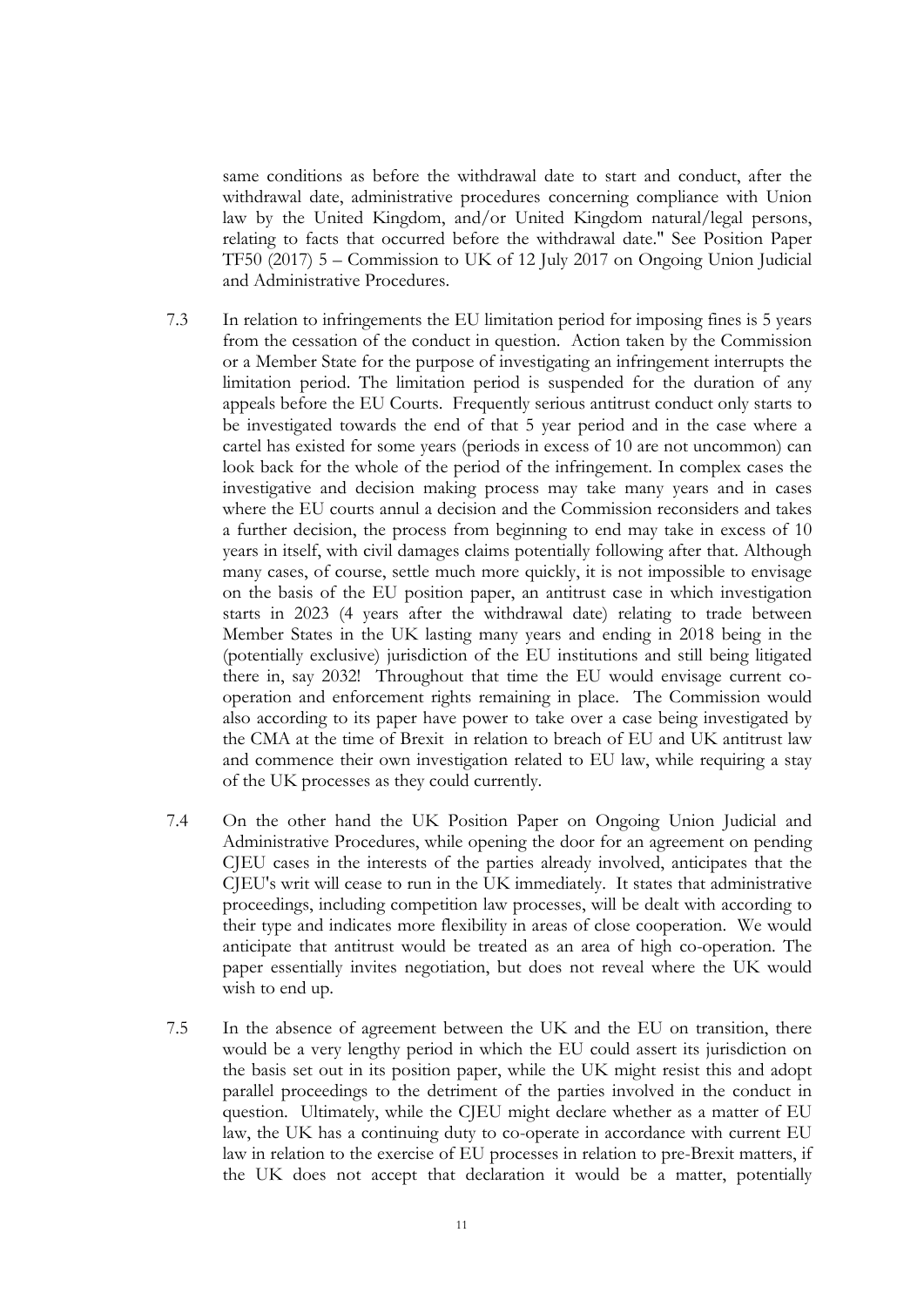justiciable at the International Court in the Hague in proceedings brought by one or more continuing EU States party to the Vienna Convention on the law of Treaties against the United Kingdom (or possibly an ad hoc UK EU referral to an agreed dispute resolution body) to decide whether the UK was still obliged as a matter of public international law to give effect to that duty post-Brexit.

- 7.6 Against that background the importance of a transitional agreement on the extent of EU jurisdiction post Brexit and the extent to which the UK authorities might be left to enforce EU law in the UK alongside UK law post Brexit in parallel with the EU will be very important, so as to avoid businesses being adversely affected by double jeopardy. In particular, businesses need to be clear whether the "onestop-shop" system will fall away, and become a "two-stop-shop" and, if so, whether the UK will confine itself to enforcing national law (i.e. only deal with cases that involve a breach of domestic competition law (affect trade within the UK) or will also deal with the EU law aspects of those cases. It needs to be clear that they will not be fined by both the UK and the EU for breaches of EU law using a measure that is or includes UK turnover, whether or not there are parallel investigations.
- 7.7 No doubt businesses would prefer the current "one-stop" process where they will generally be investigated either by the Commission only applying EU law, or will be investigated only by one or more national competition authorities in respect of national law and (if relevant) EU law. If they have "two-stop" jurisdiction they would want to be clear that which of the EU and the UK was applying EU law in so far as pre-Brexit trade between the UK and EU was at issue and levying a fine on a basis that included UK turnover.
- 7.8 Transitional arrangements should cover at least the following issues:
	- (a) The relevant cut-off point for establishing jurisdiction
	- (b) The preservation of rights of appeal and enforcement
	- (c) Case referrals and reallocation of jurisdiction

#### **Cut off point for Establishing Jurisdiction**

7.9 Transitional provisions will be required to identify the cut off point for when the Commission ceases to have exclusive jurisdiction under Article 11 Reg 1/2003/EC, and parallel proceedings in Brussels and UK become possible under Articles 101 and 102 TFEU without the CMA being subject to any of the restrictions on its freedom of action under Regulation 1/2003/EC. We suggest that this needs to be bright-line and easy to understand and also that it has regard to the need to avoid unnecessary duplication of effort where the Commission is already well advanced in dealing with a case or the stage of appeals to the CJEU has been reached. For this purpose the term "**CJEU**" includes both levels of the court, the General Court and the Court of Justice hearing final appeals on points of law. We considered this question in depth in our paper published on 15rd March 2017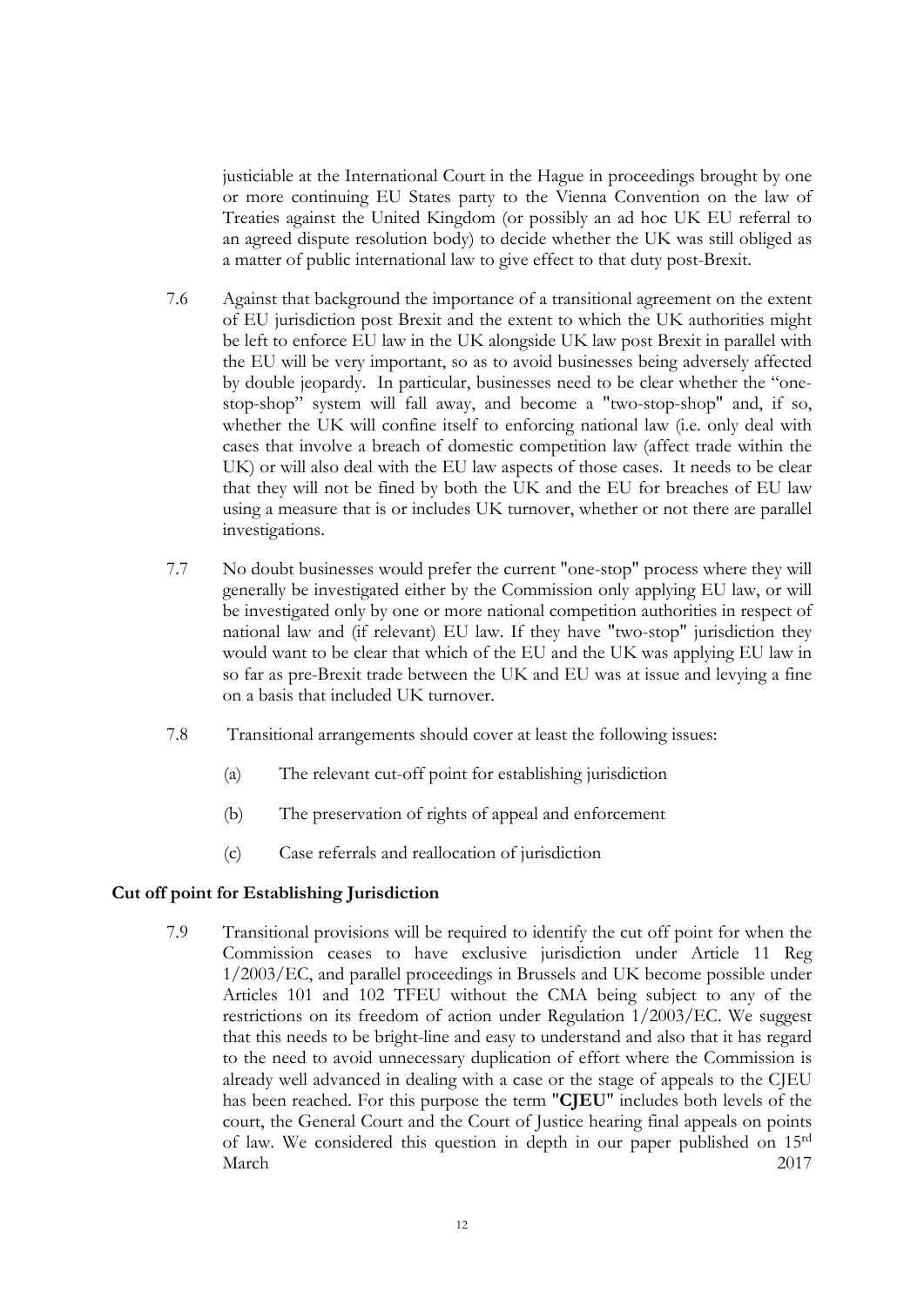(http://www.citysolicitors.org.uk/index.php?option=com\_content&view=catego ry&id=108) and repeat the proposals we made in that paper for ease of reference.

7.10 We put forward below two proposals, the first of which aims at as rapid a disentanglement as is practicable and efficient for the Commission and the CMA. The second looks at the legal jurisdictional position in respect of conduct occurring while the UK is part of the EU. We also discuss procedural considerations where the Commission and the CJEU retain jurisdiction, and the need to preserve the full rights of defence of UK parties subject to that jurisdiction.

### **Jurisdictional demarcation – primary proposal**

- 7.11 We suggest that a suitable compromise to propose to the EU would be that the Commission should retain jurisdiction in relation to conduct affecting trade between the UK and EU Member States where it has already formally commenced proceedings before the date of Brexit and the CMA should not be able to take any action in relation to that conduct against the businesses concerned, unless the Commission terminates its proceedings without taking a decision or arriving at a settlement. By "commencement of proceedings" we mean service of a Statement of Objections. In all other cases, the Commission should not assert its jurisdiction in relation to conduct affecting trade between the UK and any of the EU27 Member States, but take proceedings only in relation to conduct affecting trade between the continuing 27 States and should exclude turnover of the parties in the UK when setting penalties. Whilst we note that adopting a cut-off point at the service of a Statement of Objections might not eliminate the entire risk of duplication of review of antitrust cases by the CMA and Commission, we think that this cut-off would strike the right balance.
- 7.12 If after Brexit the Commission were to call in a case already under investigation by one or more national authorities, which it may do under Regulation 1/2003, it would follow that the call-in would not apply to any investigation by the CMA relating to that conduct. Where the Commission has obtained information in investigatory processes prior to Brexit, it should, so far as consistent with the rights of the parties, provide that information to the CMA, but it should not have any rights in the UK in relation to cases where it cannot assert jurisdiction in accordance with the above scheme.
- 7.13 This will not, in any way, prevent the Commission taking proceedings in relation to conduct affecting trade between continuing Member States, but it would only treat the UK as a Member State for that purpose if it had already commenced proceedings before Brexit. This would be consistent with efficient prosecution of cases to which considerable resources had already been committed, while minimising the extent to which the Commission and CJEU would exercise jurisdiction after Brexit over competition cases affecting the UK market.
- 7.14 On the basis that EU law can continue to be applied within the UK in relation to pre-Brexit facts, the CMA would be able to apply both EU law and base fines on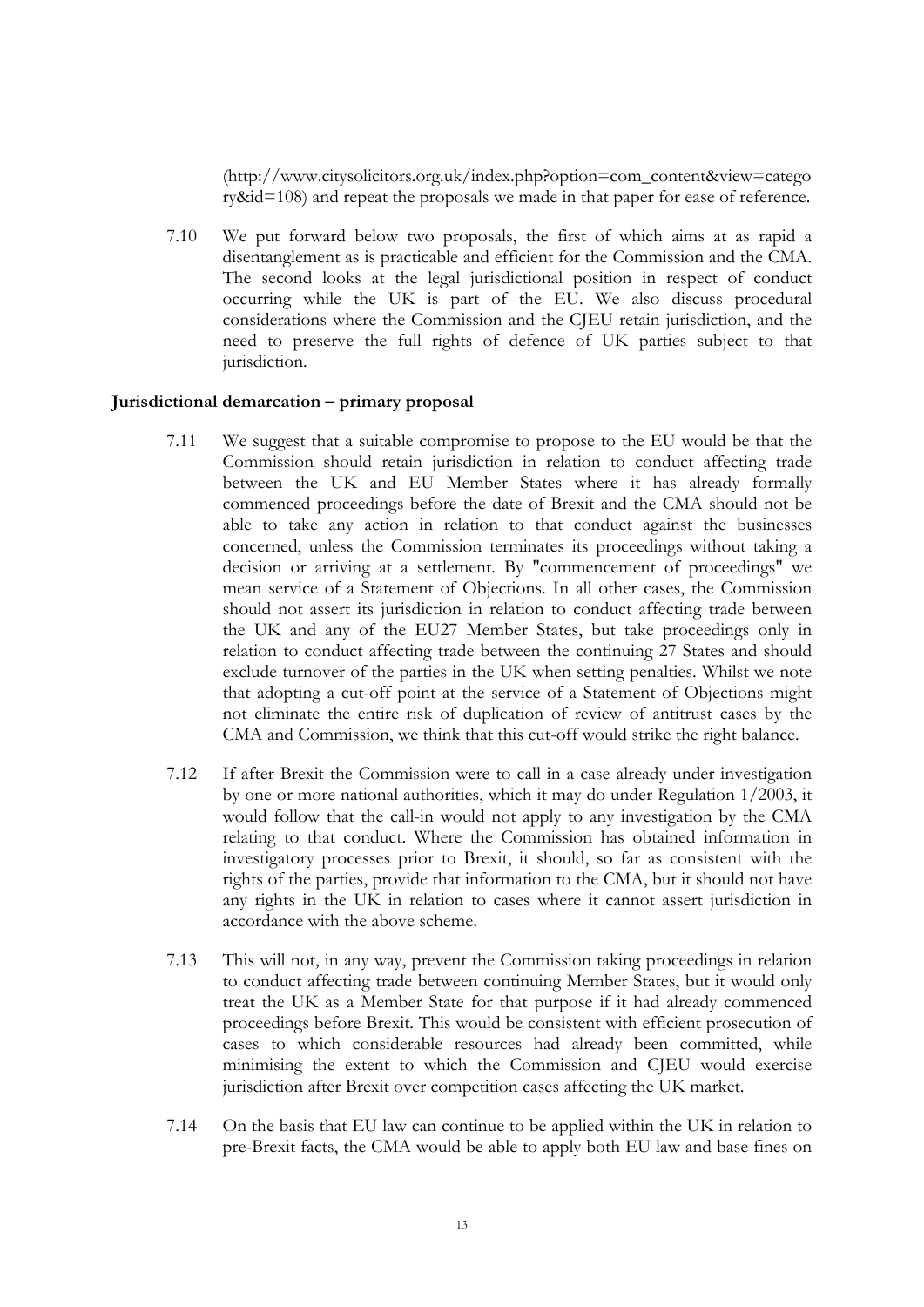UK turnover, so this would not affect the overall application of EU law, merely the methodology of application.

### **Jurisdictional demarcation - alternative proposal**

- 7.15 The alternative would be to agree that the Commission would retain its full concurrent jurisdiction over all conduct affecting trade between Member States including the UK which occurred before Brexit, but would lose its rights to impose penalties in respect of any period in which conduct continued after Brexit: that right and the right to make factual findings in relation to such post Brexit conduct would lie with the CMA. While this would reflect the status of the UK before Brexit and potentially minimise the cost and impact for affected businesses, it would result, as indicated above in a lengthy period before the CMA would be able to exercise its jurisdiction as regards most international cartels and other anti-competitive conduct without the consent of the Commission.
- 7.16 It can now be seen that the EU favour the second proposal and that the UK is resistant to it, but may be willing to agree to very close co-operation in the field of antitrust. We believe that a compromise involving close co-operation should be sought with a view to avoiding unnecessarily duplicative litigation and giving business a clear indication of what to expect..

### **The preservation of rights of appeal and enforcement**

- 7.17 In relation to cases where the EU retained jurisdiction (whichever of the above bases were chosen), it would be important that businesses under investigation should have the same procedural rights as while the UK were a member of the EU, as regards representation, legal professional privilege and, ideally, composition of the CJEU (so that UK judges would remain members of the EU courts during the transitional period) when hearing such cases. For all purposes in relation to these continuing cases, the UK and its courts and competition authority as well as its citizens, businesses and professionals should be treated on the basis that the UK remains a Member of the EU. This is the only way to ensure that affected parties can enjoy their full acquired rights in relation to the exercise of jurisdiction by the Commission and CJEU.
- 7.18 It is appreciated that third country businesses etc (e.g. from the USA) accused of EU competition law infringements, while they have rights of defence before the EU institutions, do not have the right to be represented by lawyers from their jurisdiction and do not benefit from legal professional privilege in relation to advice from such lawyers. However, UK businesses subject to such proceedings in relation to conduct prior to Brexit should be entitled to the full rights of EU citizens and businesses for however long after Brexit those proceedings continue. Thus in the Article 50 agreement, the EU should accept that the UK, the CMA and CAT, UK courts, professionals, businesses and citizens should be entitled to the same treatment as if the UK were a Member of the EU when the EU institutions are exercising their retained jurisdiction. This would include the conduct of EU proceedings and hearing references from UK courts if necessary.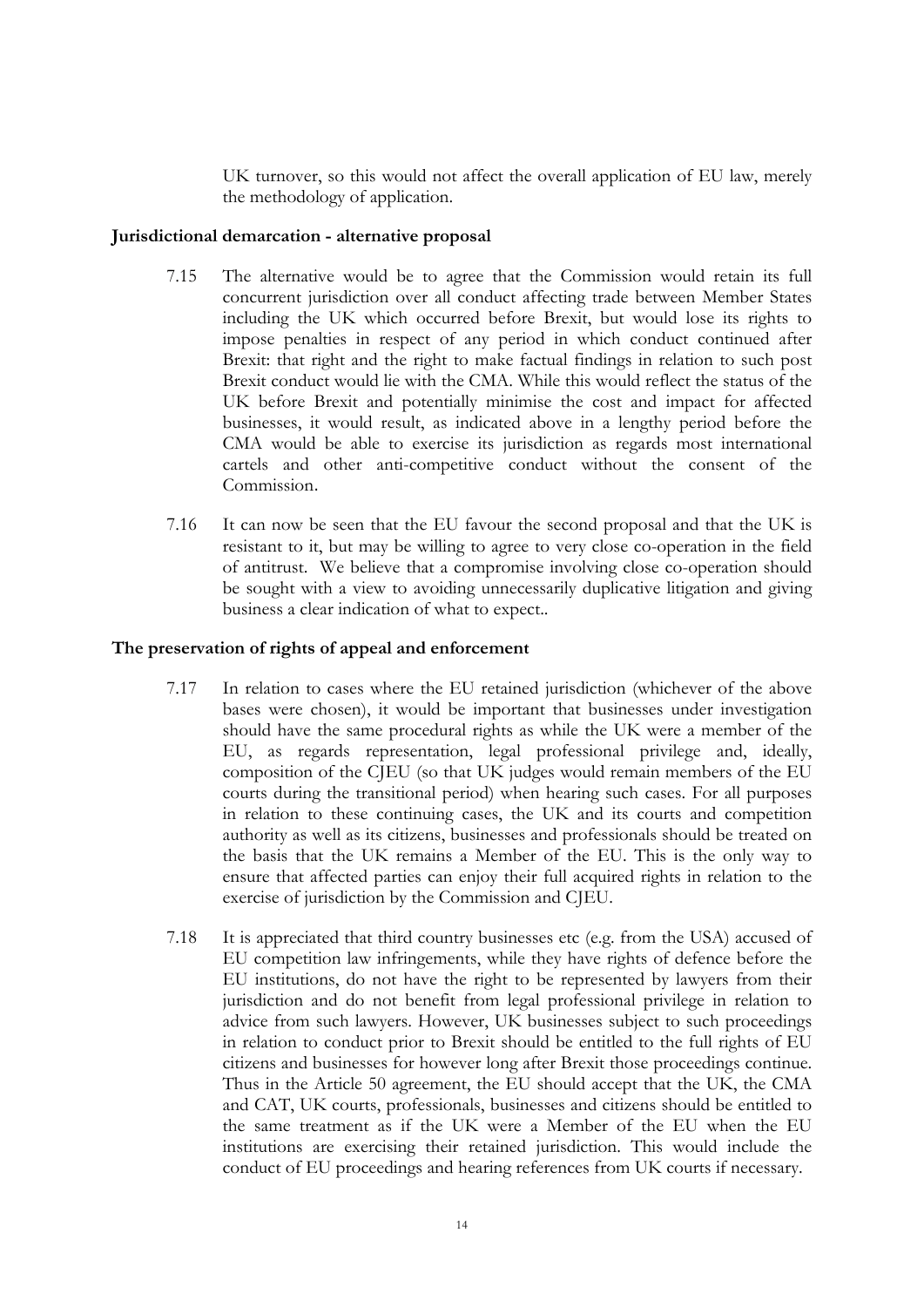- 7.19 Where decisions have already been taken and appeals are pending or the period for appeal is running at the date of Brexit, the same procedural considerations apply.
- 7.20 It would be consistent with either proposal on jurisdiction that we put forward above that, where a case has already been concluded by Article 9 commitments or the Commission has imposed non-monetary obligations or taken into account undertakings as to future conduct in a final decision, these should continue to apply and to be enforceable in the UK Courts. It would be sensible to propose to the EU that enforcement (and also review of remedies in so far as they affect the UK market only) should be transferred to the CMA, or that the CMA should act as the Commission's agent before the UK courts; note that the agency route would effectively preserve the jurisdiction of the Commission and the CJEU as well as the parties' rights of appeal to the CJEU after the UK has left the EU. It would also be necessary to allow the Commission to retain UK investigative powers within the UK on cases where it retains jurisdiction, working with the CMA as presently. The Commission should also be accorded standing before the UK courts in relation to the cases over which it retains jurisdiction after Brexit, wherever the precise line is drawn.

#### **Case referrals and re-allocation of jurisdiction**

7.21 Under proposal one, jurisdiction questions should be relatively easily settled according to the agreement between the UK and the EU and in the alternative process current EU law would continue to apply to all pre-Brexit conduct and determine case referrals, with EU law having primacy in that regard.

#### **Mergers**

## <span id="page-15-0"></span>**8. What opportunities does Brexit present for the UK to review national interest criteria for mergers and acquisitions? What might the advantages and disadvantages of this be?**

- 8.1 We note at the outset that under the current, pre-Brexit, merger control regime the UK has significant scope to review national interest issues relating to mergers and acquisitions. By way of introduction, we summarise this position below and indicate where EU law places some constraints on the UK's ability to act unilaterally.
- 8.2 Under the Enterprise Act 2002 (EA), the UK government, acting via a Secretary of State, can intervene in a transaction on national interest grounds in two instances: (i) when a transaction, that is reviewable under either UK or EU merger law, may raise public interest considerations (a "public interest" case); and (ii) when a transaction does not meet the requirements for review under UK merger law, but raises special public interest considerations (a "special public interest case").<sup>1</sup> The EA sets out three broad grounds for public interest

<sup>&</sup>lt;sup>1</sup> In addition, section 13 of the Industry Act 1975 grants the Secretary of State the power to block an acquisition of control by a non-UK entity of an "important manufacturing undertaking" when it appears that a change of control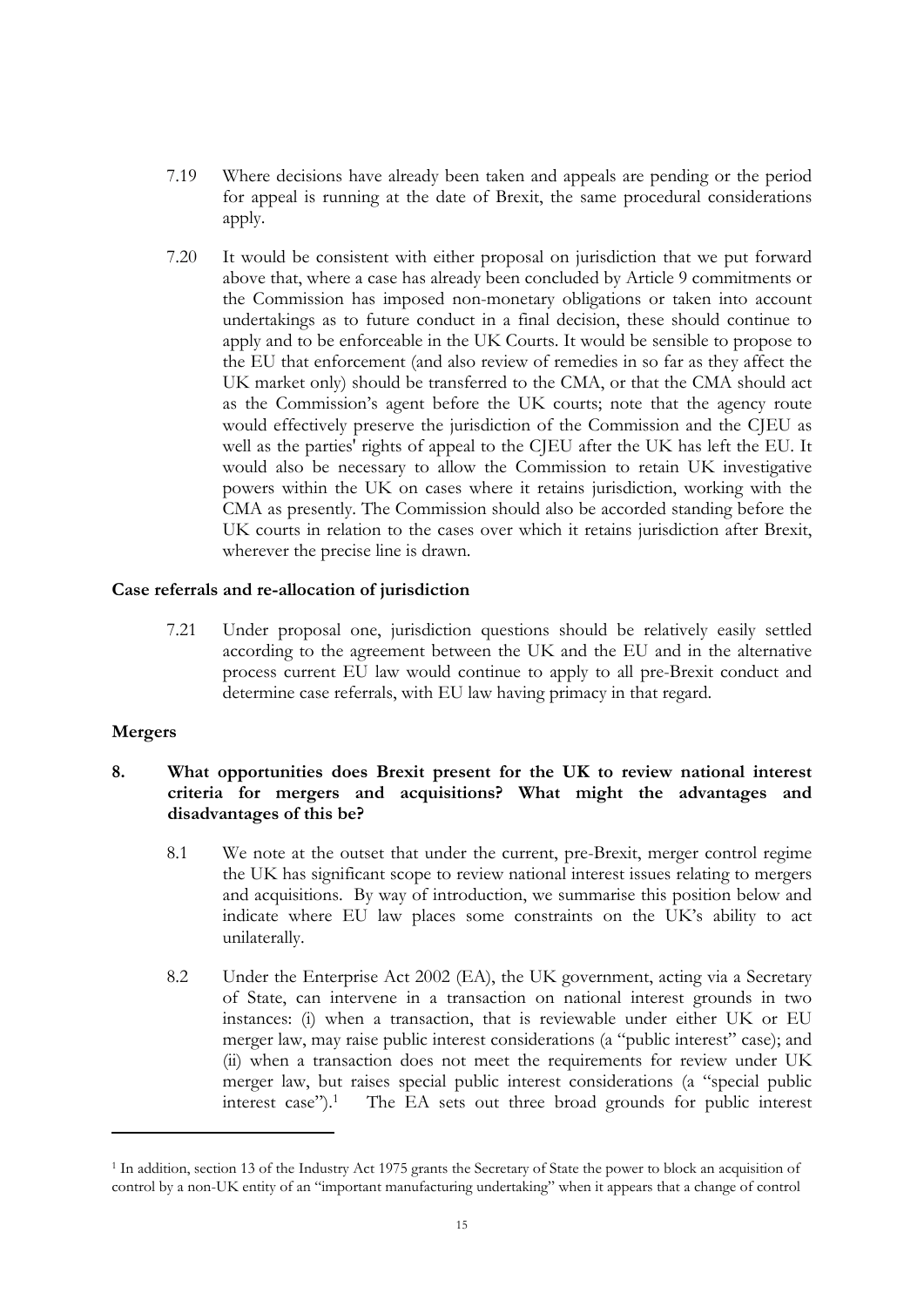intervention: national security (including public security), the need for plurality of views in the media, and the maintenance of stability of the UK financial system. The EA allows the Secretary of State to specify further grounds for intervention, if the need arises. An intervention by the Secretary of State in public interest or special public interest cases can result in a case being cleared which would otherwise be prohibited on grounds of competition law; or a case being prohibited which would otherwise be cleared on grounds of competition law.

- 8.3 For transactions that require clearance under the EU Merger Regulation (EUMR) – generally, the transactions involving larger companies – any intervention by the UK under the EA (or other UK legislation) must be in accordance with the provisions of EU law. Article 21(4) EUMR allows a Member State to intervene in a transaction having an EU dimension to protect its "legitimate interests", including the specified public interest grounds of public security, media plurality and prudential rules. Member States can also apply to the Commission for permission to intervene in a transaction to protect "other legitimate interests". This can result in the Member State prohibiting or requiring commitments (remedies) in a case cleared under the EUMR. However, if a case has been prohibited under the EUMR, a Member State cannot override that prohibition to allow the transaction to proceed.
- 8.4 Accordingly, the additional opportunities afforded by Brexit for the UK to review national interest criteria arise in relation to the (relatively small number of) cases that fall to be considered under the EUMR and where the national interest consideration does not fall within the pre-defined categories set out in Article 21(4) EUMR and is something that would not be accepted as an additional "legitimate interest". Equally, there is currently the possibility of cases which might be prohibited under the EUMR, but which the UK might wish to clear on national interest grounds. Brexit would also permit the UK to intervene without regard to more general restrictions against discrimination against EU nationals and companies which are contained in the free movement rules of the Treaty on the Functioning of the European Union, and which have generally been considered by the Commission (Commission) in the context of requests under Article 21(4) EUMR. It is not clear to us whether or not this last type of flexibility would be viewed by Government as desirable.
- 8.5 These additional opportunities presuppose that the UK and the EU do not reach a transitional or longer-term agreement that lays out different rules in this area.
- 8.6 In this context, potential advantages and disadvantages of this greater flexibility would include:
	- (a) Advantages: greater leeway to protect UK national interests outside of public security, without reference to the Commission or broader free movement principles of EU law. In particular, the ability to act

would be contrary to the interests of the UK or a substantial part of it. However, we are unaware of this provision ever being used.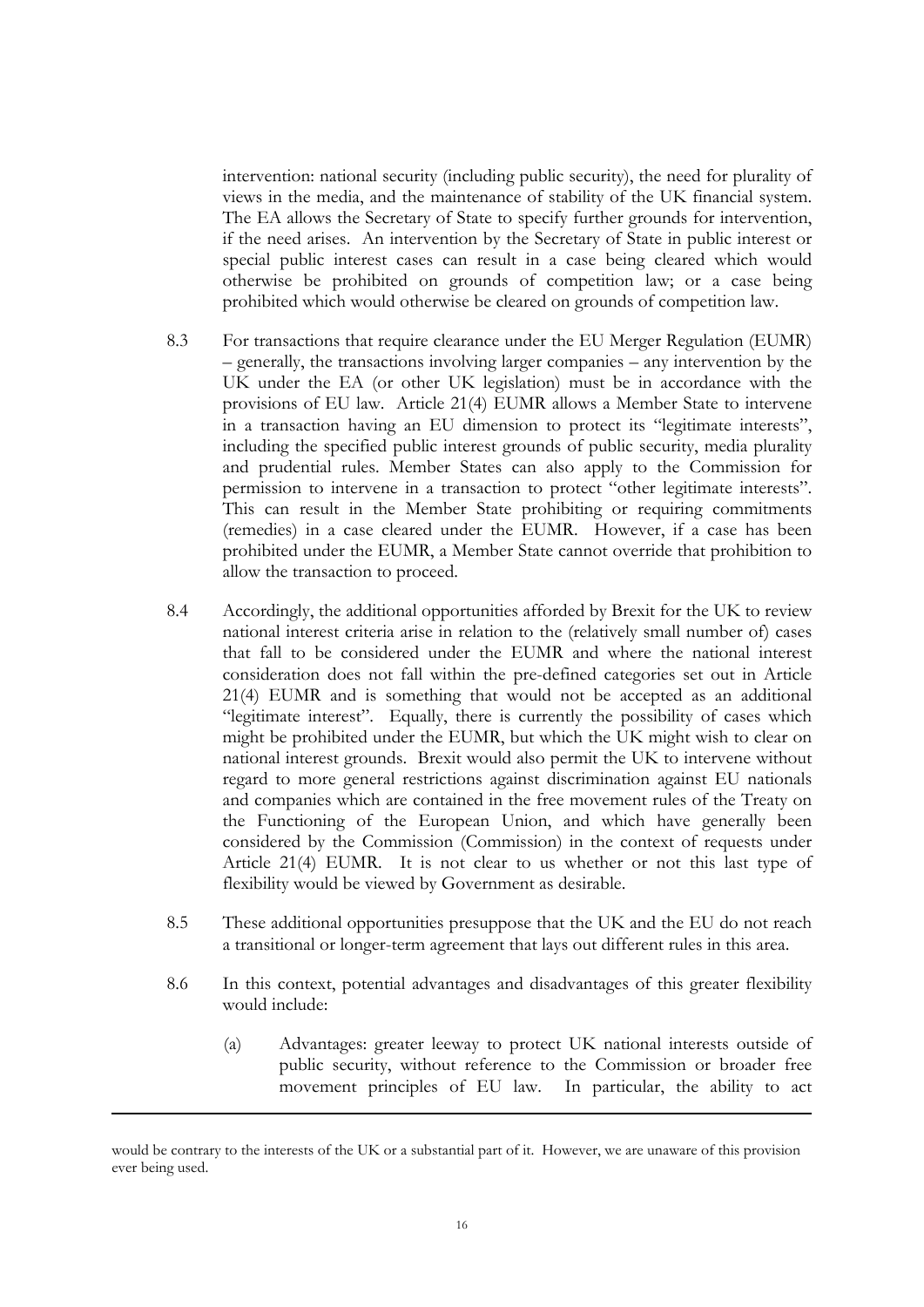unilaterally would increase the Government's capacity to be nimble in its response to unexpected national interest concerns, without the need to go through additional bureaucracy and potentially have its judgment questioned by a non-UK body.

- (b) Disadvantages: any approach that involves increasing the scope of the UK Government's discretion to intervene in – and potentially delay, impose conditions on or prohibit – transactions on broader national or public interest grounds is likely to lead to less predictability and may therefore reduce the attractiveness of the UK to foreign capital that the Government may otherwise wish to welcome. It is to be noted that the Government has thus far taken a relatively tightly constrained approach to public interest intervention and has only sought to intervene in a small number of areas.
- 8.7 To the extent that the Government wishes to apply a review of industrial strategy considerations, such as protection of UK critical infrastructure or technology for transactions, this could be achieved by the addition of an additional public interest criteria to the existing CMA process under the EA or by creating a separate national interest review (which could incorporate the existing grounds of special/public interest intervention) to sit alongside the competition review under the EA, in the same way that, for example, the CFIUS process operates in the US.[1] The first approach runs the risk of causing additional unwelcome confusion and uncertainty in what is currently predominantly (save for a small number of cases involving public security, media plurality and prudential supervision) a competition-based assessment under the EA carried out by the CMA as a body which is independent from Government with expertise (at least in its current form) only in competition-based assessment and not in making discretionary judgements on wider policy considerations. The second approach adds an entirely new and additional review system which will add cost and complexity to the overall process of receiving regulatory clearance for transactions in the UK.
- 8.8 Regardless of the structure adopted, however, it would be highly desirable for any new national interest review to be accompanied by clear guidance on the circumstances in which Government is likely to wish to intervene and the considerations that would be critical to such a determination. In addition, those making the determination must be expertly qualified to do so or have the necessary expert input available to them. Finally, the approach should be to minimise the additional burden on business.

<sup>[1]</sup> CFIUS refers to the Committee on Foreign Investment in the United States. It is an inter-agency committee of the United States government that reviews the national security implications of foreign investments in US companies or operations. If a transaction could pose a risk to US national security, the US President may suspend or prohibit the transaction, or impose conditions on it.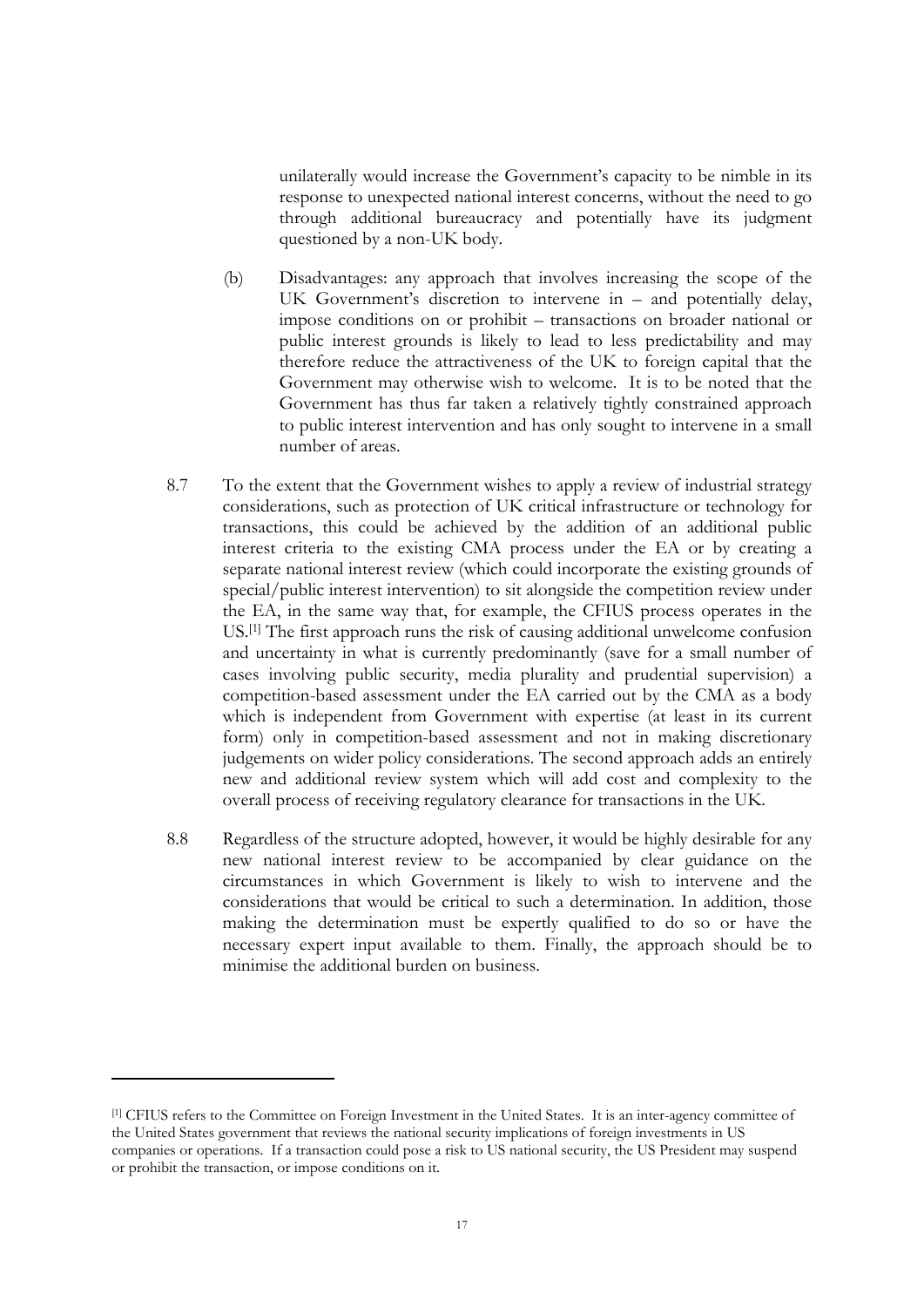## **9. Does the Competition & Markets Authority (CMA) have the capacity to manage an anticipated increase in UK merger notifications post-Brexit? Could regulators with concurrent competition powers, e.g. Ofgem and Ofcom, play a greater role?**

- 9.1 We expect that Brexit will indeed put a significant strain on the CMA's merger control capacity. The CMA estimates that Brexit could lead to an increase in the CMA's caseload of 40-50% (i.e., 30-50 additional Phase 1 cases and approximately six additional Phase 2 cases a year). These are likely to include several substantial and complex international transactions which are highly resource intensive for the competition authorities reviewing them.
- 9.2 This increase is so significant that we would not expect adjustments to the CMA's enforcement priorities and procedures alone to suffice to allow the CMA to deal with the increase in merger notifications without a deterioration from its current standard of work.
- 9.3 We would expect significantly more resources to be required, and these resources would need to be in place prior to Brexit to ensure no loss of quality of service just when the caseload gets heavier and more complex. Absent additional resources it seems likely that the CMA would need to scale back the discretionary aspects of the CMA's work (which would include its work enforcing the Competition Act as well as its wider education and advocacy roles).
- 9.4 The CMA is currently the centre of excellence for merger control in the UK. Procedural requirements such as, for example, statutory timetables and the separation of the Phase 1 and Phase 2 review teams, make it necessary to concentrate significant expertise within one group of people. This concentration of expertise helps to avoid divergence and allows for the highest degree of predictability of outcomes.
- 9.5 Against this backdrop, we consider that it would be best to continue concentrating merger control competencies within the CMA as the centre of excellence. It would be impractical and costly to seek to replicate the current merger control system within a number of additional regulators which are not currently geared up to conduct merger reviews and which do not have that expertise. Specifically, we suspect that any expansion of merger control competencies within concurrent competition authorities would actually not save money, but increase costs (compared to an increase in capacity within the CMA alone). For example, concurrent regulators would have to build up merger control capabilities from scratch and hire additional personnel to replicate the CMA's two-stage review process. Moreover, it is unlikely that sector regulators will experience sufficient throughput of cases in their sectors to develop expertise needed for stand-alone merger control reviews.
- 9.6 In summary, any attempt to "redirect" competencies for merger control in certain sectors to concurrent regulators would, from our point of view, simply shift the issue, but not solve it. Instead, the more efficient and cost effective way forward should be an increase of the CMA's own merger control resources. We can, however, foresee that secondment of staff (if available) from sector regulators to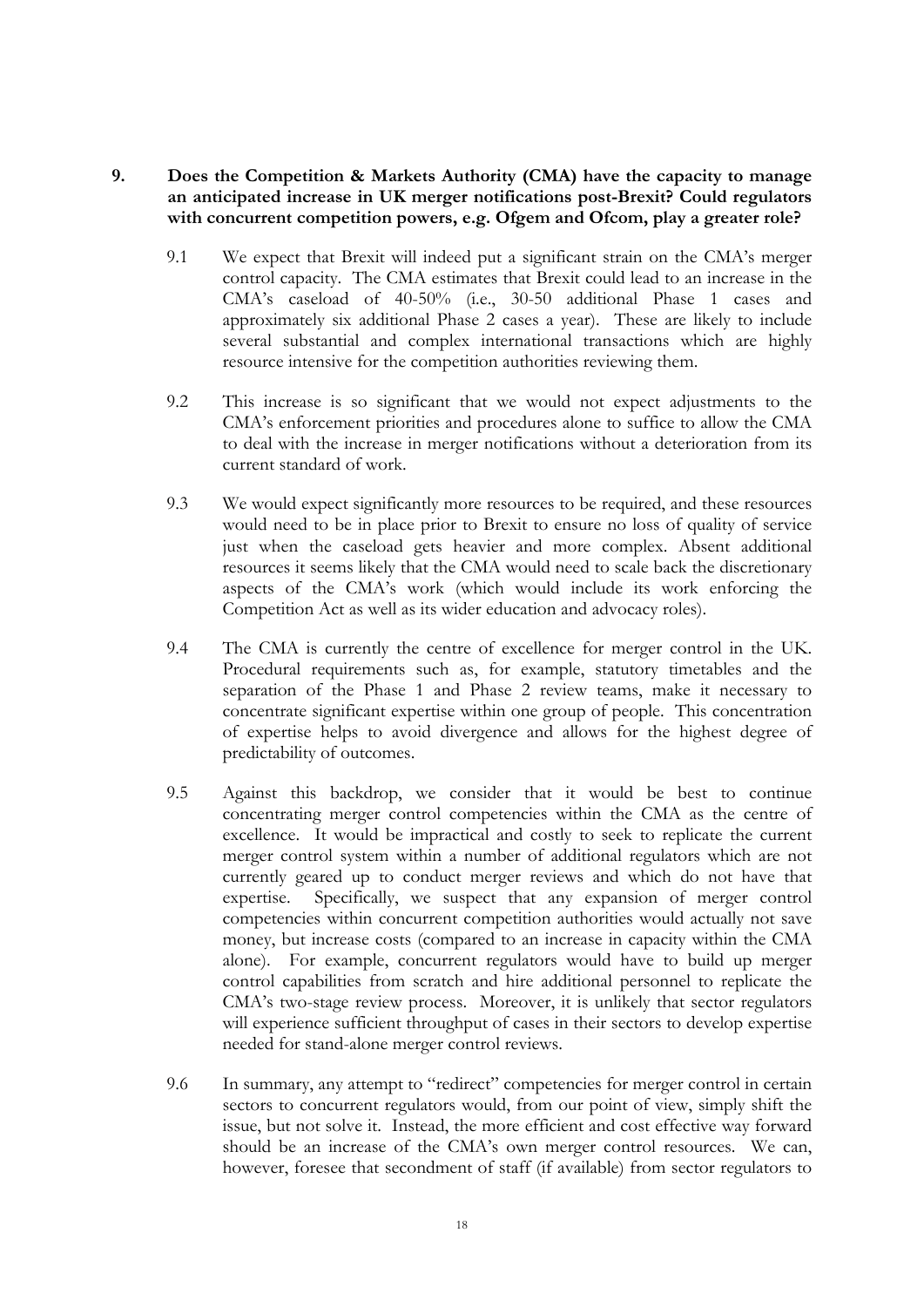provide industry knowledge within a CMA case team in appropriate cases could be a useful way of partially addressing resourcing issues. Nevertheless, this would not on its own suffice.

### **10. How burdensome would dual CMA/European Commission merger notifications be for companies?**

- 10.1 Currently, the Commission and the Member States coordinate their merger control competencies under what is referred to as the "one-stop-shop" system set out in the EUMR. Under this system, either the Commission or the CMA has jurisdiction to review and approve transactions as regards their effects on competition in the UK, but not both.
- 10.2 The EU's "one-stop-shop" for merger reviews will no longer apply to the UK after Brexit. In this context, transactions involving businesses active in the EU and UK will potentially be subject to parallel reviews by the Commission and the CMA if relevant turnover/market share thresholds are met. Companies will therefore be faced with an increased regulatory and administrative burden. This in itself will not be a major issue (international deals now frequently require notification in 10+ jurisdictions), although the addition of the CMA to review effects in the UK alongside the Commission's review of EU effects will be a material addition to that burden in more complex cases given the rigor and intensity of data demands that characterise the CMA's process.
- 10.3 Under the current system, businesses have to gather information both for the UK and the rest of the EU in any event, so changes in the overall information gathering burden are not likely to be substantial. However, pre-notification engagement with the Commission can start many months before the formal date of filing and involve provision of significant amounts of information in response to detailed requests for information. Any need to repeat such pre-notification engagement with the CMA on account of jurisdiction shifting due to Brexit would result in delay, duplication and further costs which businesses would have to bear.
- 10.4 The key changes will therefore be related to timing and procedure:
	- (a) Timeline. The UK statutory timeline is longer than the Commission's (both at Phase 1 and Phase 2). Even though the Commission has a lengthy pre-notification phase in more complex cases, this is now an increasing feature of the CMA process as well. The UK merger regime does not of course require mandatory filings of transactions to be made, and merging parties have the option not to file. However, in cases where there is the potential for material effects in the UK, merging parties will often choose to file and await clearance from the CMA rather than run the risk of CMA intervention at a later stage, potentially after closing. This is particularly likely to be the case when there will be high visibility of the deal as a result of the Commission's review of the transaction under the EUMR.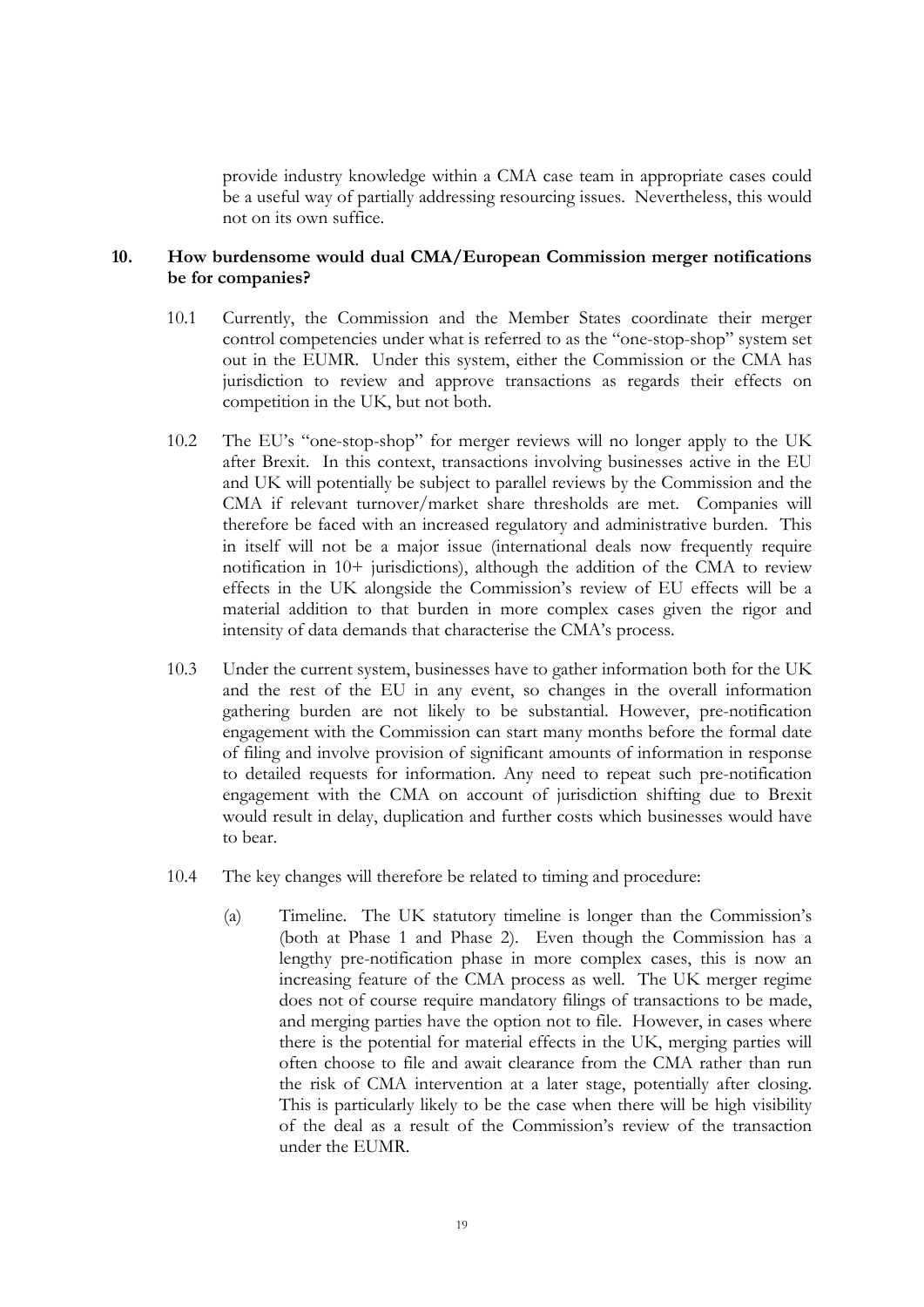- (b) Transaction costs will rise. Most mergers which are investigated by the CMA are subject to a fee whereas no fee is payable for transactions reviewed under the EUMR. Filing fees vary according to the value of the UK turnover of the business being acquired and are high at the top level (i.e.,  $f160,000$  when the value of the UK turnover of the enterprise being acquired exceeds  $f$ 120 million). In addition, coordinating merger reviews with multiple authorities increases costs and complexity.
- (c) Remedies. For those transactions that give rise to competition concerns, a critical part of ensuring a successful outcome can be the ability to offer commitments or undertakings to remedy the concerns. Where the competition concerns identified – and the potential remedies – affect the UK and other parts of the EU, there will be a need post-Brexit to coordinate remedy strategy and procedure so that a consistent outcome can be achieved. Coordination between Commission and CMA processes will be key to avoiding conflicting remedies requirements from the authorities.
- 10.5 Both the UK and EU merger control processes encourage early discussion of remedies where they may be necessary. However, the timings for submission of remedy proposals and for the relevant authority to gather third party feedback on the effectiveness of the remedies are very different. The CMA only formally considers and market tests remedies at Phase 1 after reaching its formal decision on the case, at the end of its 40 working day process, and has a further 40 working days after agreeing to consider remedies in which to consult and reach a final determination on acceptance of remedies. By contrast, the EUMR requires formal submission of remedies no later than 20 working days from filing, and the Commission will consult with third parties before accepting a remedy and reaching its final Phase 1 decision on acceptance of the remedy no later than 35 working days from filing. These differing procedures have the potential to place great strain on the ability of merging parties to ensure consistent results between both authorities, unless one agrees to play a subsidiary role to the other (which is not expected to be likely). This underlines the need for procedural co-operation between the two authorities in appropriate cases.

### **11. How likely is it that parallel merger reviews by the European Commission and CMA would lead to divergent outcomes? What would be the likely implications of such a scenario?**

- 11.1 The Commission's and the CMA's approaches to substantive assessment in merger control are very similar. Both are sophisticated competition authorities and the standards applied for substantive review are for all practical purposes the same. While the Commission can intervene in mergers that would lead to a "significant impediment to effective competition," and the CMA looks for a "substantial lessening of competition," their theories of harm and underlying economic theory are essentially the same.
- 11.2 Accordingly, while having two separate authorities reviewing a case with UK and EU effects clearly does give rise to a risk that did not exist before, with one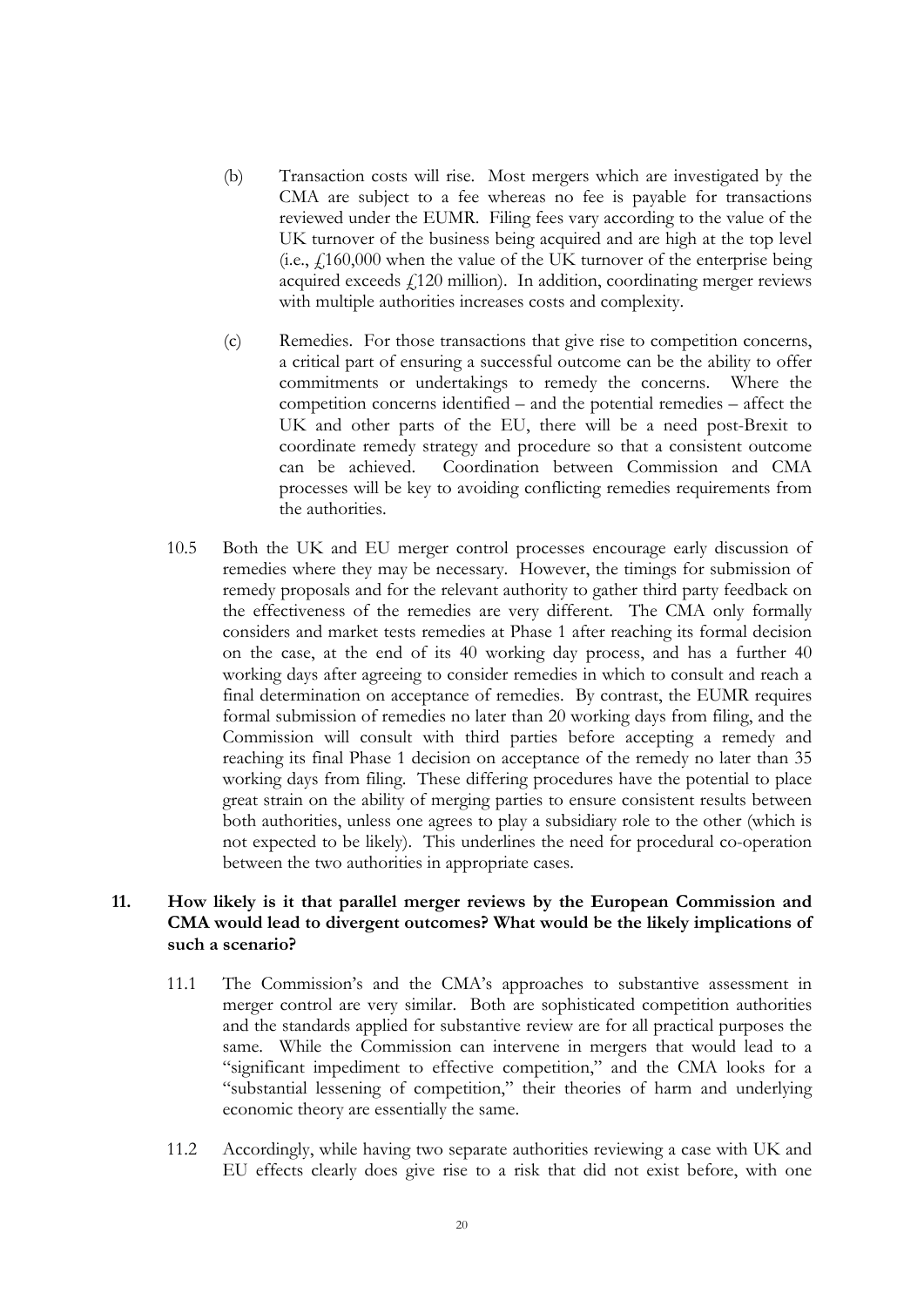caveat we do not see a major risk of divergent outcomes in those transactions that have cross-border effects, provided that there is procedural co-operation.

- 11.3 The caveat is that the statutory threshold for referral of a case to Phase 2 is generally considered to be slightly lower under the EA than under the EUMR, and therefore there is a small risk that some cases might require a Phase 2 investigation in the UK but not in the EU.
- 11.4 Clearly, there would also be more scope for divergence if there are increased possibilities for intervention on national interest grounds in the UK, if the public interest and special public interest regimes are expanded.

### **12. Do either the CMA or the European Commission currently cooperate with other non-EU national competition authorities on concurrent merger reviews?**

- 12.1 Yes, both do. The Commission has engaged actively in cooperation with competition authorities of many countries outside the EU. Cooperation with some of them is based on bilateral agreements dedicated entirely to competition ("dedicated agreements"). In other cases, competition provisions are included as part of wider general agreements such as free Trade Agreements, Partnership and Cooperation Agreements, Association Agreements, etc.
- 12.2 A list including all the EU bilateral relations on competition issues is available on the Commission's website (see: http://ec.europa.eu/competition/international/bilateral/). These include agreements with Brazil, Canada, China, Japan and the US.
- 12.3 The CMA also currently cooperates with other non-EU national competition authorities on merger reviews and it may do regardless of whether there is a formal cooperation agreement in place. The CMA has good relationships with authorities around the globe and, during a merger review, the CMA will likely cooperate with another authority on an informal basis should it be in the interests of the CMA and/or the other authority. Cooperating on an informal basis means that, essentially, the authorities may discuss anything that is not confidential. If more formal cooperation is required in the context of a merger (e.g. to share confidential information) then the most likely mechanism for this is on the basis of waivers from the parties for such cooperation.

### **13. Will it be necessary for the UK and EU to agree a transitional arrangement for merger control after the UK's departure from the EU? If so, what transitional issues would such an arrangement need to address?**

- 13.1 In our view, transitional arrangements are essential to deal with merger control. Their aim should be to reduce any need for duplication to the extent possible and as early as possible. It is critical that these arrangements are made public sufficiently far in advance so that companies can build them into their transactional planning.
- 13.2 As explained above, with Brexit, the "one-stop-shop" system will fall away, inevitably leading to transitional issues for cases that are either pending (i.e.,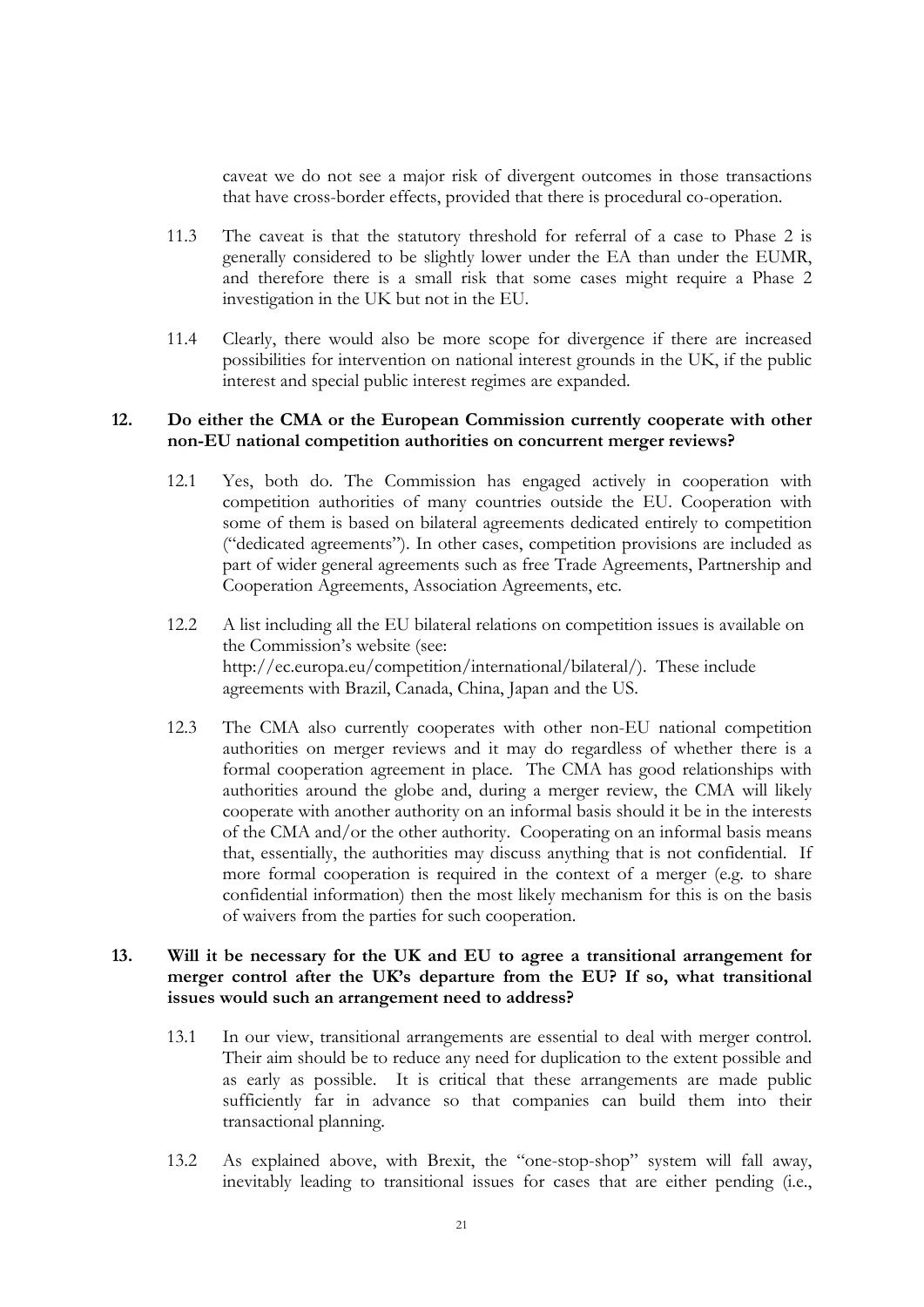under review by the Commission or the CMA) or that are being prepared at the time of Brexit.

13.3 Transitional arrangements should cover at least the following issues:

### **(A) The relevant cut-off point for establishing jurisdiction**

- 13.4 In the run up to Brexit, there will be numerous transactions in contemplation which will face considerable uncertainty if the jurisdictional position between the UK and EU is uncertain at the point of Brexit. Transactions can be affected by this uncertainty early on, due to the long lead times involved. Assuming, for example, a case notified under the EUMR with a pre-notification time period of one to three months (which is not unusual, and indeed on the short side for complex cases), a Phase 1 review of up to 35 working days and a Phase 2 review of up to 125 working days, transactions for which pre-notification discussions with the Commission are started about 11 months prior to Brexit could be affected. In highly complex cases, significantly longer pre-notification discussions might be required.
- 13.5 In this context, objective criteria should be applied to afford legal certainty to merging parties on where jurisdiction for scrutiny will ultimately lie for transactions that have been entered into pre-Brexit and which trigger the EUMR, but whose merger review has not been concluded by the time of Brexit:
	- (a) Our starting point is that transactions properly notified pre-Brexit under the EUMR should remain subject to EUMR review by the Commission, even if the conclusion of the Commission's review (which could be Phase 1 or Phase 2) falls after Brexit. EU law applies in full pre-Brexit, and EU law should continue to apply to transactions which qualified under the EUMR thresholds prior to Brexit (regardless of the fact that those criteria may not have been satisfied if calculated on an EU27, not EU28, basis; or that the transaction may not actually complete until after Brexit). Given the considerable amount of work required of merging parties, and the administrative resources expended on preparing the filing (Form CO), it would be unduly burdensome and cause significant delays to require parties to re-notify the UK aspects of a transaction under a different regime.
	- (b) There is then the category of transactions which have been entered into pre-Brexit but have not yet been notified. There are a number of possible transaction or regulatory milestones that could be taken as the indicator of when the EUMR would cease to apply and when the EA would replace it. These include: deal signing/announcement; submission of a case allocation request; submission of a first draft Form CO to the Commission; commencement of the pre-notification period; and the date of formal filing.
	- (c) The obligation in the EUMR is that a transaction must be notified prior to its implementation, following conclusion of the relevant agreement or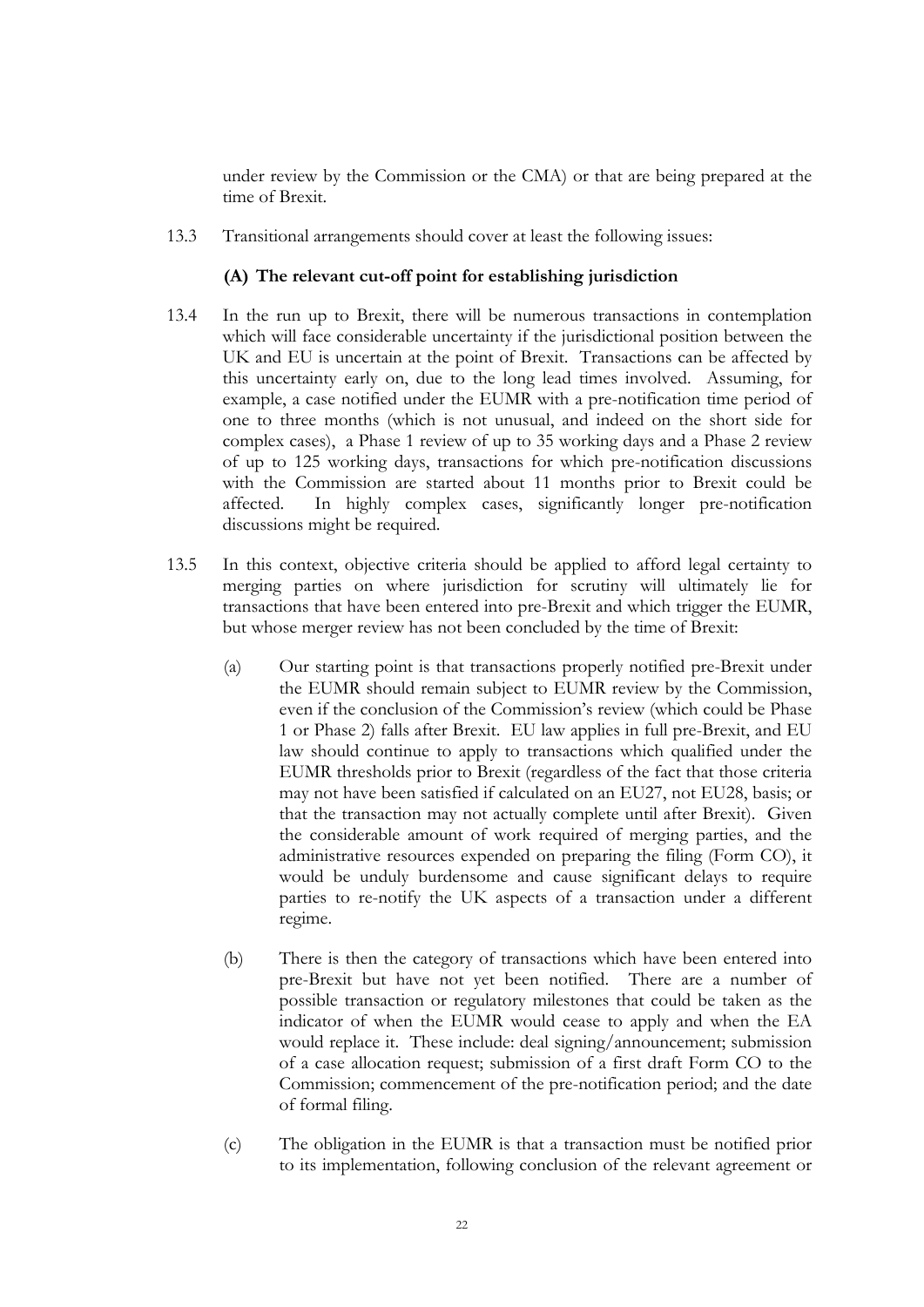announcement of a public bid. In principle, the EUMR could continue to apply to any transaction that, prior to Brexit, had reached the point at which a notification would be accepted under the EUMR. This would have the benefit of simplicity, albeit EUMR notifications can be accepted as soon as there is a "good faith intention to proceed", and this approach could result in a relatively long tail of transactions continuing to be notified to the Commission post-Brexit.

- (d) Conversely, requiring the formal filing to have been made prior to Brexit as the only exception to full application of the EA after Brexit would likely lead to significant duplication and impose unnecessary costs on some merging parties. The EUMR pre-notification period can be lengthy and burdensome, involving substantial submissions in relation to potentially affected markets and possible competition concerns. It is not unusual for the EUMR pre-notification period to last three months or longer – in Dow/Dupont, for example, the period between announcement of the transaction on 11 December 2015 and its notification on 22 June 2016 exceeded six months.<sup>2</sup> To subject merging parties to a new filing requirement, and potentially differing views from the CMA as to the information required, would seem unnecessarily duplicative and costly. See earlier comments at paragraph **Error! Reference source not found.**.
- (e) On balance, we consider that a sensible approach would be for the Commission to retain jurisdiction and responsibility for cases which qualify for notification and where the pre-notification process has already commenced. The cut-off point should therefore take into account the pre-notification period rather than rely on the date on which a formal filing is made. In light of the formal nature of the step, we consider that the best approach would be for the Commission to have responsibility to review a transaction in circumstances where, before the Brexit date, a case team allocation request has been submitted to DG COMP by the notifying parties and the Commission has appointed a case team.

## **(B) The preservation of rights of appeal and enforcement**

- 13.6 To ensure legal certainty, for all transactions to which the EUMR continues to apply post-Brexit, related EU laws concerning rights of defence, enforcement and appeals should continue to apply.
- 13.7 This could be implemented by preserving the applicability of the various Treaty provisions and other EU legislation as regards transactions which were previously subject to an EUMR decision and those to which the transitional provisions apply. Key aspects of these rules would include:

<sup>2</sup> Case COMP/M.7932 – *Dow/Dupont*, notified to the EC on 22 June 2016, cleared conditionally on 27 March 2017.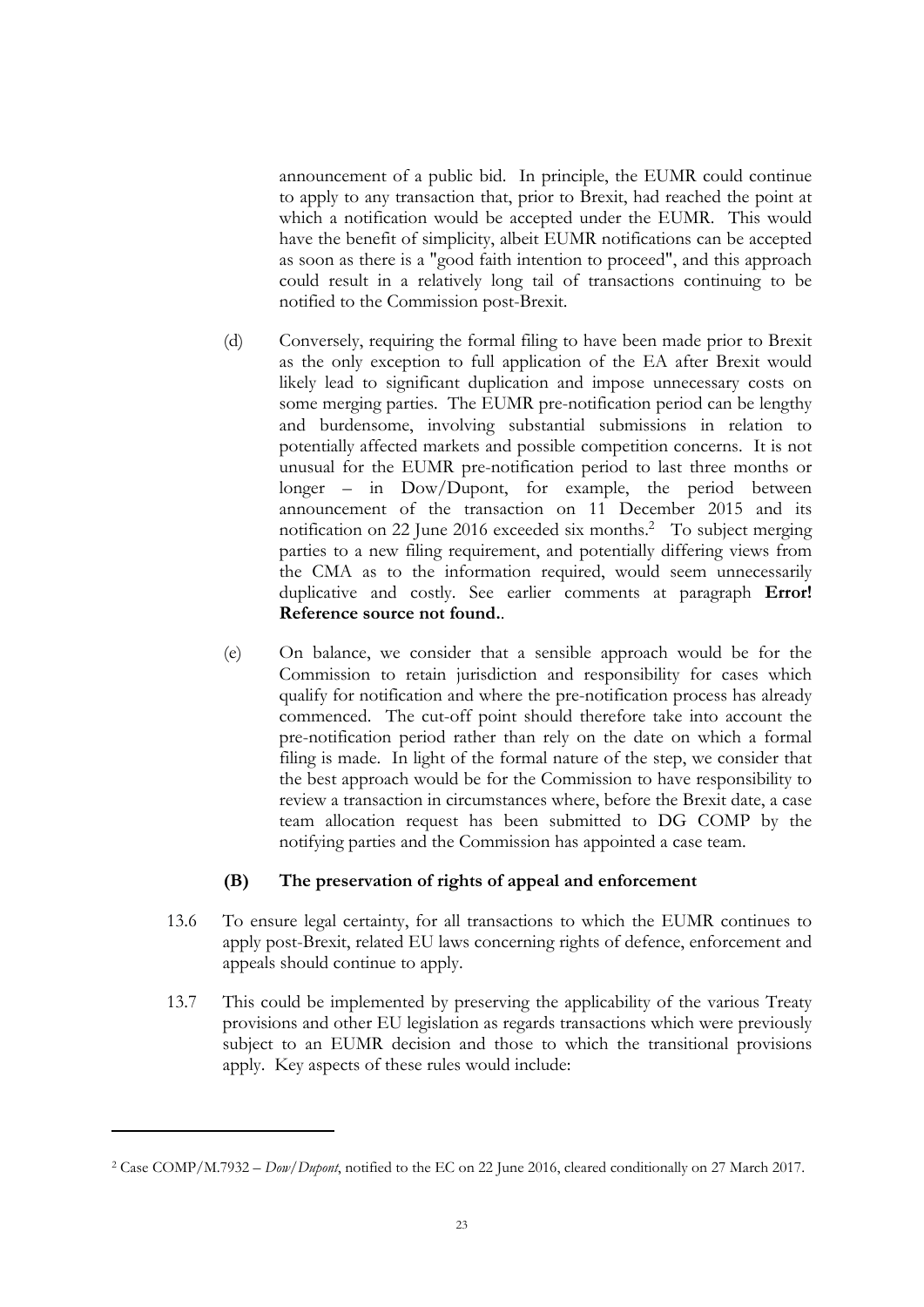- (a) Judicial review and appeal mechanisms in respect of the transaction, including:
	- (I) judicial review of any Commission decisions by the notifying parties or third parties to the EU's General Court, including in relation to any penalty payments and fines imposed; and
	- (II) appeals from the General Court to the Court of Justice on points of law.
- (b) Compliance with any commitments accepted by the Commission, and the related powers of the Commission to enforce compliance and impose sanctions for breach, where the application of the commitments extends to Member States other than the UK, including the following typical provisions:
	- (I) an obligation to sell (parts of) a business (the so-called "divestment business");
	- (II) the appointment of monitoring and divestiture trustees to oversee compliance with commitments under supervision of the Commission, including any hold-separate obligations and ringfencing arrangements;
	- (III) the non-solicitation of key personnel of any divestment businesses; and
	- (IV) restrictions on direct or indirect re-acquisitions over the divestment businesses for a period of ten years.
- (c) As regards remedies which have effect within the UK, we would suggest that the powers to enforce, release or vary where this only impacts the UK should be transferred to the UK and that where cases are still pending, remedies applying in the UK should be separately expressed to ease this process. The CMA should have fully transferred powers or alternatively act as the Commission's agent, although the latter approach would effectively preserve Commission and CJEU authority within the UK, as well as the parties' rights of appeal to the CJEU in relation to UK remedies.

#### **(C) Case referrals and re-allocation of jurisdiction**

13.8 Similarly, the ability to refer EUMR qualifying cases back to the CMA under Articles 9 or 4(4) of the EUMR referral procedures should be preserved as part of any transitional arrangements, including pre-notification and post-notification re-allocation of jurisdiction. However, we consider that it would be inconsistent with the principles underlying Brexit if the referral mechanisms under Articles 22 and 4(5) to refer cases from the CMA to the Commission were preserved post-Brexit.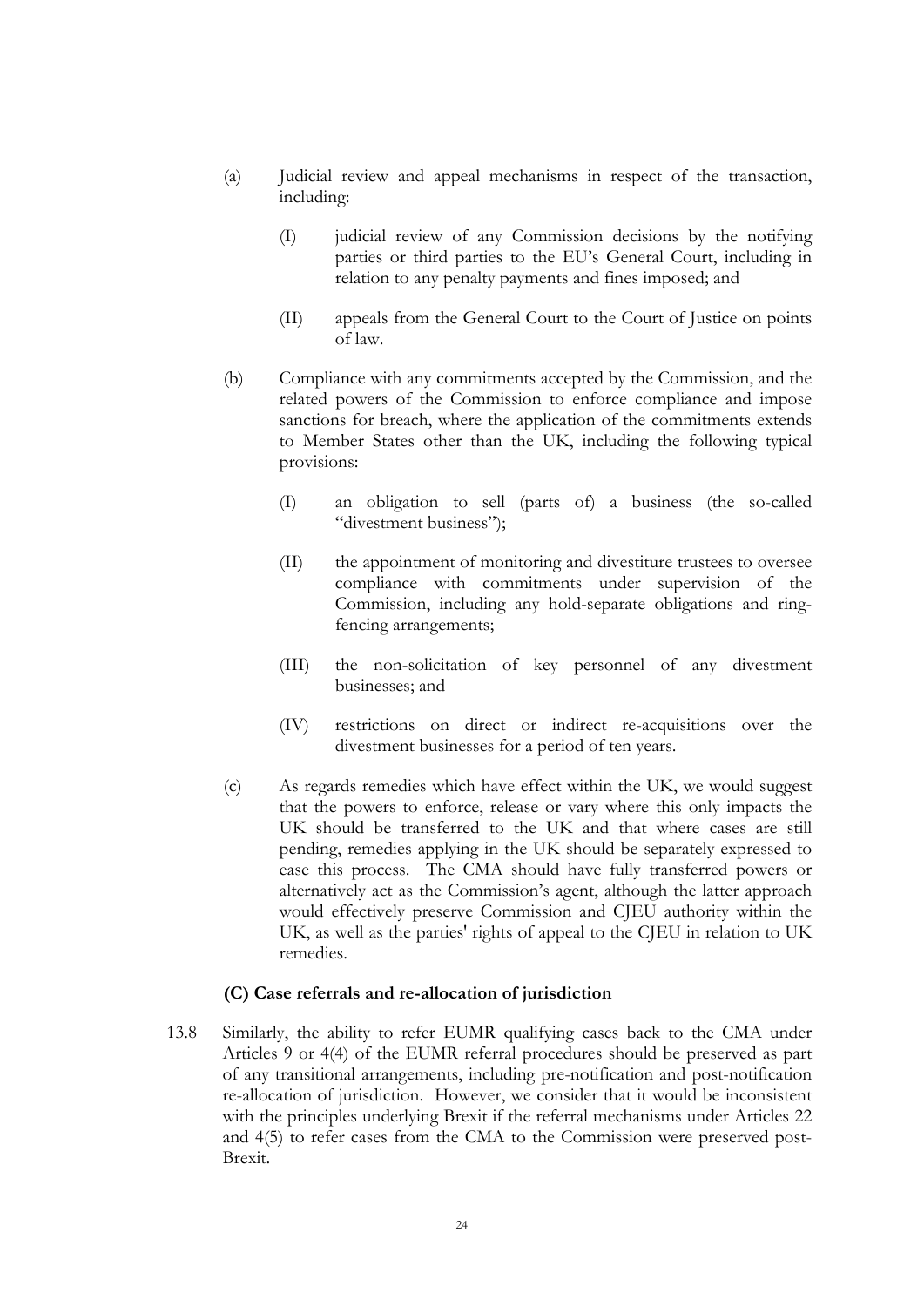#### **State Aid**

- 14. **Are state aid provisions likely to form an essential component of any future trade agreement between the UK and EU? Do any existing trade agreements between the EU and third countries provide a useful precedent for future UK-EU state aid arrangements?**
	- 14.1 It seems likely that some form of state aid control will be a requirement of any future trade agreement between the UK and EU, given that the remaining EU Member States are unlikely to find it attractive to open up their domestic markets to potentially subsidised overseas competition (and the same will presumably be the case for the UK). Businesses are also less likely to take up opportunities to trade in markets where they can face competition from subsidised domestic businesses.
	- 14.2 Such an approach would also be consistent with:
		- (a) Paragraph 20 of the European Council's guidelines for Brexit negotiations, which states that such any agreement "*must ensure a level playing field in terms of competition and state aid*";
		- (b) Existing precedents for trade agreements with the EU. Most of the recent trade agreements with other European jurisdictions have included commitments in relation to State aid. Even CETA, the EU's new trade agreement with Canada, requires notification of each side when subsidies are granted, and makes provision for a consultation procedure if necessary.
		- (c) The fact that the UK will, in relation to the supply of goods, in any event continue to be subject to the anti-subsidy provisions of the WTO rules which to some extent overlap with EU state aid rules (services, which are covered by the WTO rules, would need to be addressed specifically in any trade agreement – see  $[16.3(a)$  below);
		- (d) The UK Government's historic support for the underlying principles behind the state aid regime in terms of ensuring a level playing field for competition, discouraging subsidy races and avoiding measure that simply provide ongoing support for uneconomic businesses or sections of industry without associated restructuring.
	- 14.3 There could also be practical advantages to the UK in continuing to participate in an EU-wide anti-subsidy regime. In particular, it would ensure that if the UK committed to comply with state aid rules, it could obtain corresponding protection from the grant of subsidies to EU entities that are specifically targeted on the UK market, or designed to attract investments to the EU that would otherwise have been made in the UK. More generally, application of the state aid rules can assist in focusing attention on some important issues that need to be considered in any public project. In particular, state aid assessments require analysis of (i) whether there is a market failure that requires public sector intervention; (ii) whether the proposed intervention offers the best value for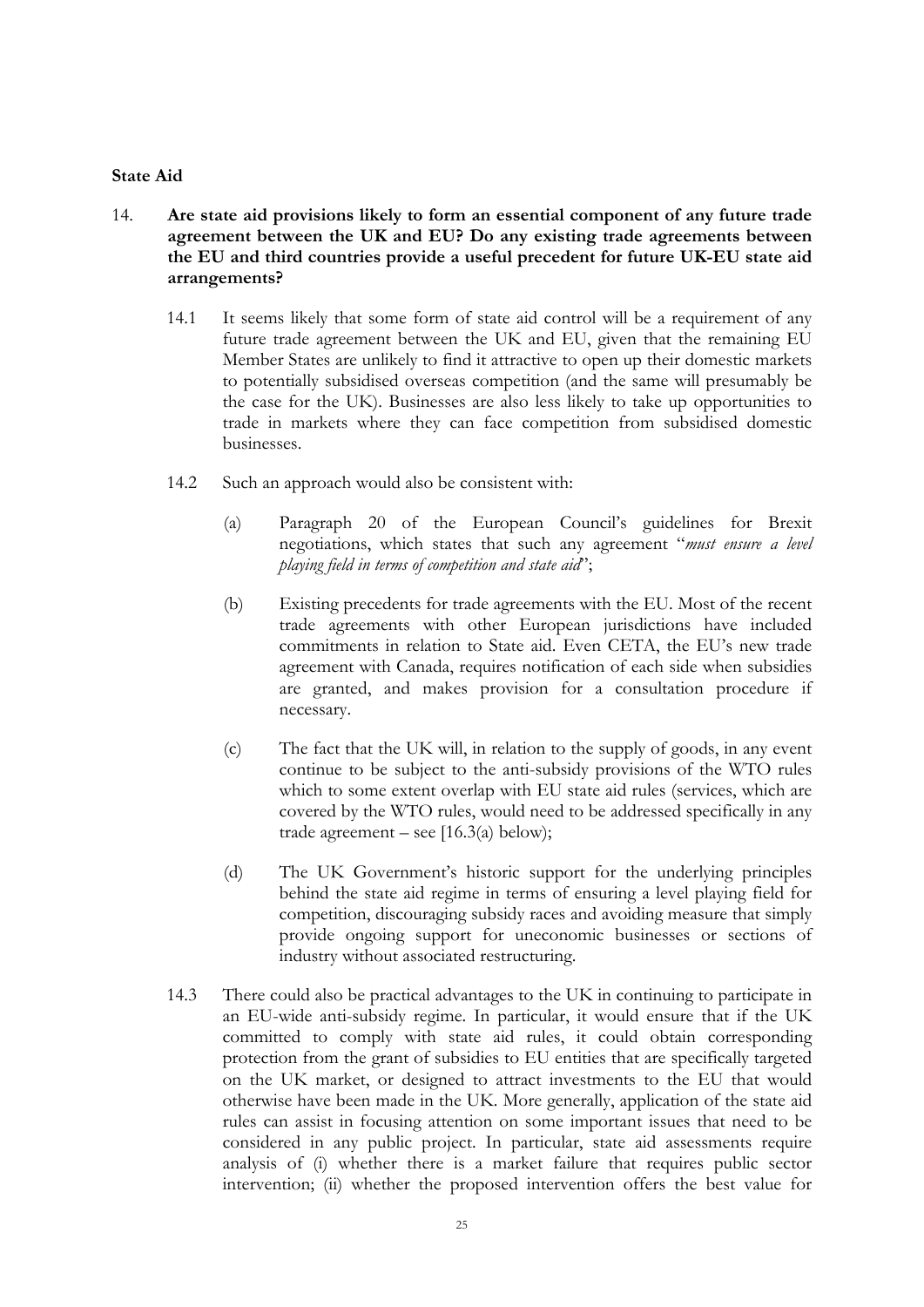money and (iii) what the broader impact of the proposal will be on competition and competitiveness and whether there is a more proportionate means of achieving the same objective.

- 14.4 Existing trade deals between the EU and third countries provide interesting precedents but their direct relevance varies given the wide variation in the nature of the agreements as well as the dates of their negotiation. The most useful are likely to be the more recent agreements that have been reached with other European countries which at least provide a guide as to the likely negotiating position of the EU. These would include:<sup>3</sup>
	- (a) The Association Agreement with Ukraine, under which Ukraine has agreed to implement a system of state aid rules, which are to be interpreted by reference to EU precedents and guidance, with an independent authority applying them. There are obligations on each party to report annually on the state aid that has been granted.
	- (b) The Stabilisation and Accession Agreements with Albania, Bosnia and Herzegovina, Kosovo, Macedonia, Montenegro and Serbia, and the Association Agreement with Moldova which contain similar provisions to the Ukrainian agreements.
	- (c) The Accession Partnership Document relating to Turkey's potential accession to the EU under which Turkey has agreed to adopt domestic state aid rules in line with the EU *acquis* and set up an independent authority to apply those rules.
- 14.5 In addition Articles 61-64 and Annexe XV of the EEA Treaty provide a complete parallel code for State aid in which the EEA Countries bind themselves in essentially the same terms as the TFEU.<sup>4</sup> The provisions are managed by the EFTA Surveillance Authority so far as the EFTA Countries are concerned. The EEA precedent also provides an intergovernmental dispute resolution mechanism with the possibility of either side applying unilateral measures as a sanction.

<sup>&</sup>lt;sup>3</sup> Other precedents include the Free Trade Agreements with the Faroe Islands, Iceland and Norway which also make provision in relation to State aid but which, in the case of Iceland and Norway, need to be seen in the context of participation in the EEA arrangements. Switzerland has a series of bilateral agreements with the EU of which the 1972 FTA and the 1999 Agreement on Air Transport make provision in relation to State aid but which we do not consider to be likely to reflect modern practice. There is also a 1997 Partnership and Co-operation agreement with Russia under which Russia has agreed to implement a system of state aid rules to be enforced in consultation with a Cooperation Committee established under the agreement, although we understand that details of this have not yet been defined. The parties are required to provide information on any aid granted if requested to do so by the other party.

<sup>4</sup> Fisheries are excluded from this mechanism, but there is a mutual commitment to abolish state aid under Article 4 of Protocol 9 to the Treaty. There is also no express exemption for culture and heritage conservation (as is found in the TFEU), but it is thought that the same substantive effect can be achieved in the EEA under another head.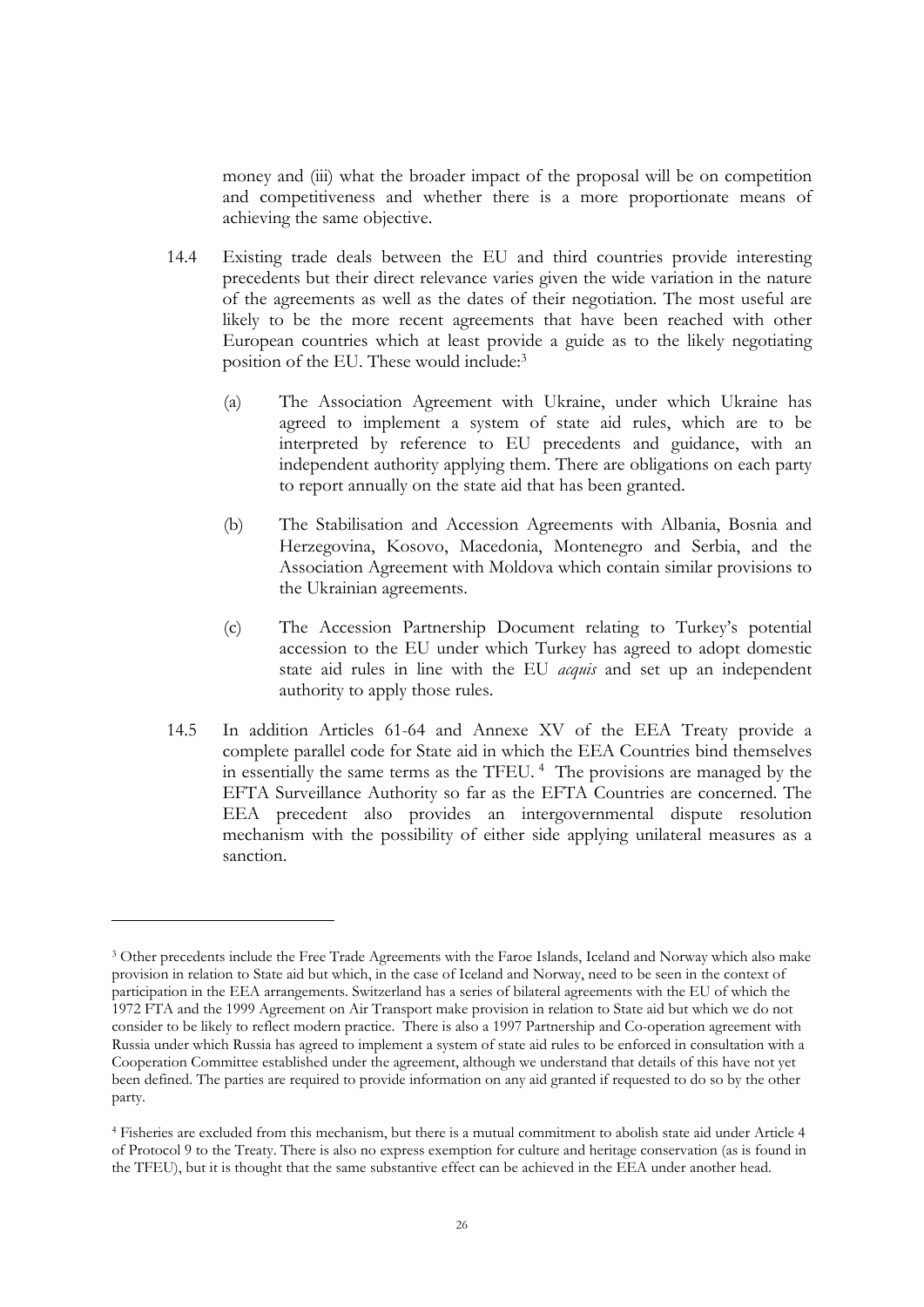- 14.6 The position of the UK is arguably different from the existing (non-EEA) precedents in that it is currently fully aligned with, and has considerable experience in applying, the EU state aid regime. It is therefore arguably easier for the UK to achieve a high degree of harmonisation with the EU than might be the case in some other single country jurisdictions. It will likely also be harder for the EU to explain to its own constituencies why they should potentially face competition from UK businesses potentially subsidised to a greater extent than permitted in the EU/EEA. In the context of an EU/UK trade deal therefore, the EEA Treaty may provide the best precedent.
- 14.7 An issue to consider in this context, however, will be the extent to which the UK would, under this approach, have equal freedom of action in relation to aid in areas that are administered by the EU centrally (for example under the Common Agricultural Policy and Scientific Research Programmes as well as some projects supported by the EIB). Such activities, when carried out by the EU, are not subject to the State aid rules because they concern EU rather than Member State funds and activities (although they will be subject to WTO anti-subsidy rules). If the EEA model is followed then a mechanism may need to be found to ensure that the UK is not disadvantaged in its freedom of action in these areas.

#### **15. Will the UK require a domestic state aid authority after Brexit?**

- 15.1 Leaving aside the possibility that this might, given the emphasis placed in the recent precedents on the establishment of an independent body, be a requirement of any trade deal with the EU (see above), the need for a domestic state aid authority would depend on the nature of the regime that is ultimately implemented.
- 15.2 Agreements on subsidies that operated purely as part of an international trade agreement, without conferring any rights on individuals and without imposing binding obligations on the UK Government as a matter of UK law, would not need a domestic state aid authority to enforce them. Some form of monitoring and enforcement mechanism may well need to be agreed at an international level but it would be a matter of negotiation as to what was required and whether, for example, this function could be performed within Government.
- 15.3 Assuming that the regime is going to be implemented in some form at a domestic level, then the need for a domestic state aid authority will depend on the extent to which provision is made for exemption from any prohibitions on state aid, and for third party complaints about breach of the relevant rules. There is also a separate question about the operation of the transitional regime which we address in response to question 19 below.
- 15.4 A regime that operated purely on the basis of specific rules as to what was and was not permitted – whether in the form of legislation or guidance to Government – could probably be applied directly by the organisations that are subject to those rules in the same way as any other legislative requirements, with enforcement being through the courts (whether by way of statutory enforcement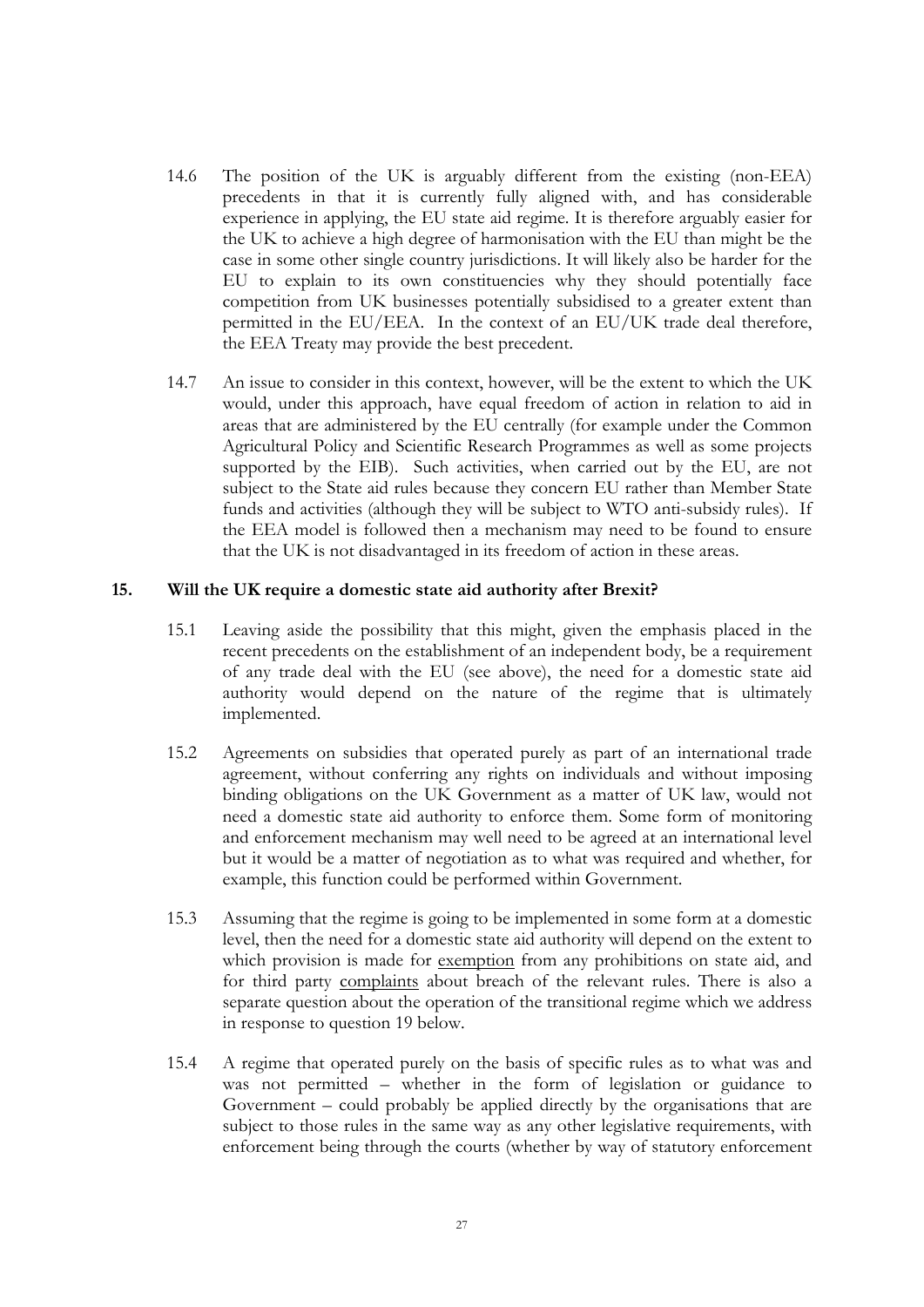or judicial review), but might be more conveniently managed by a specific authority, such as the CMA.

- 15.5 It is likely that in any event there would still need to be some central pool of expertise to advise individual authorities (including local authorities and other entities responsible for public funding) on the application and scope of the rules (for example, on whether a proposed support measure fell within the concept of "aid" or "subsidy"); to ensure consistent application of the relevant rules across the UK; and potentially to act as a point of liaison with the EU. However, these are functions that are already performed within Government (primarily within BEIS) and would not in themselves require the creation of a standalone state aid authority.
- 15.6 However, if a domestic state aid regime was modelled on the EU/EEA structure which, unlike the WTO, allows for exemptions from the state aid prohibition in a wide range of circumstances, then in our view some form of domestic state aid authority would be required to adjudicate on these provisions. State aid can have positive and negative effects, and deciding how the trade-off is made and decisions on whether exemption from the state aid prohibition should be granted inevitably involve complex discretionary decisions – for example, as to how to strike a balance between the desire to support potentially legitimate aid objectives without discouraging private sector investment and innovation. It would be very difficult for these types of decision to be taken by a judicial body.
- 15.7 Vesting an adjudication and enforcement role with an independent body would introduce additional formality as it would mean that public sector entities wishing to give subsidies would need to go through some form of approval process with that authority rather than simply taking their own decisions and waiting for a challenge. However, taken in the round this should not be seen as overall representing an additional burden given that:
	- (a) This process would only apply in cases where there was doubt as to the permissibility of a proposal or where an exemption was being sought: an approval process therefore introduces additional optional flexibility as compared to a black-and-white rule approach;
	- (b) In the case of major projects that rely on third party funding it is often important to be able to get upfront certainty as to the state aid position in the form of a formal ruling. More generally, the existence of a permanent standing body could make it possible for investors and government to seek authoritative advice at the planning stages of a project in a way that would not be possible with an ad hoc body or a court-based process;
	- (c) A dedicated enforcement agency can make it easier for businesses (particularly smaller businesses) and consumers to seek redress for infringements as compared to the need to bring actions in court;
- 15.8 The most obvious existing candidate for the role of state aid authority would be the CMA. There would in our view be a strong logic for grouping expertise on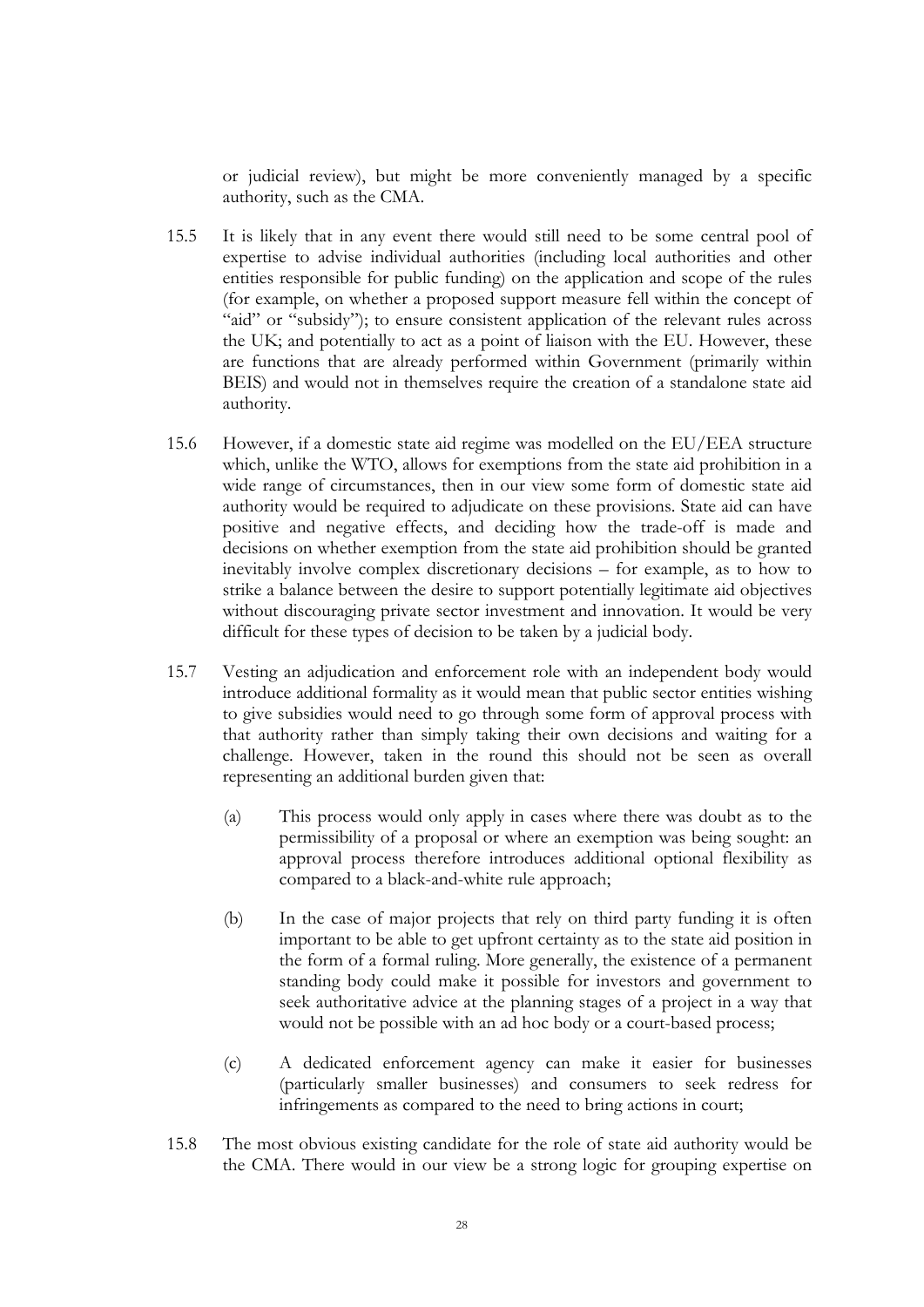state aid control together with other aspects of competition policy and enforcement given the significant overlaps in the underlying policy and approach to analysis (and this is the approach taken by the Commission). We also see it as important that the relevant authority would have access to high-quality economic advice, of the type that is available within the CMA. The alternative – assuming that the body is required to operate with a degree of independence - would be to set up a new stand-alone entity (which could perhaps be affiliated but not entirely integrated with the CMA, so that it could share resources and know-how). This would likely entail additional cost, but the advantage would be that it would create a clearer separation between the consumer-interest led functions of the CMA and the public-sector facing functions of the new state aid entity.

- 15.9 However, it should be recognised that whilst the CMA has significant expertise on the underlying competition policy considerations it has no current expertise on the detail and practical operation of the state aid regime. It would therefore require significant support in terms of additional skills and resources (particularly bearing in mind that the repatriation of merger control and antitrust cases from the EU post-Brexit is already expected to lead to a significant increase in its workload).
- 15.10 Whether responsibility was entrusted with the CMA or another standalone authority a further issue to consider would be the extent to which its opinions would be of binding or purely advisory effect (and if so on whom):
	- (a) Enforcing a state aid regime by its nature involves ruling on proposed actions by public bodies. It would be critical to the effectiveness of the regime that the CMA or other designated authority was given the authority and Government support to fulfil this function. In particular, this will require it to be genuinely independent of Government and equipped with transparent decision making powers, such that it retains the confidence of businesses and consumers;
	- (b) There would be a particular issue in relation to the possibility of aid being granted in the form of primary legislation. It seems both unrealistic and constitutionally inappropriate for the CMA, another body or even a court to be given the ability to block the passage of primary legislation. We would suggest that this scenario could be resolved through the use of some form of declaratory process (as is currently used in the Human Rights Act 1998);
	- (c) For other forms of aid (not granted through primary legislation) we do not see a constitutional objection to making the opinions of the designated authority binding. The key consideration here will be around the extent to which third parties are empowered to enforce compliance with the state aid rules – an advisory regime would clearly make it harder for the subsequent decisions of public authorities to be challenged (although it would not necessarily completely rule out the scope for challenge on, e.g., judicial review principles). It would however be important that the opinions of the designated authority were made public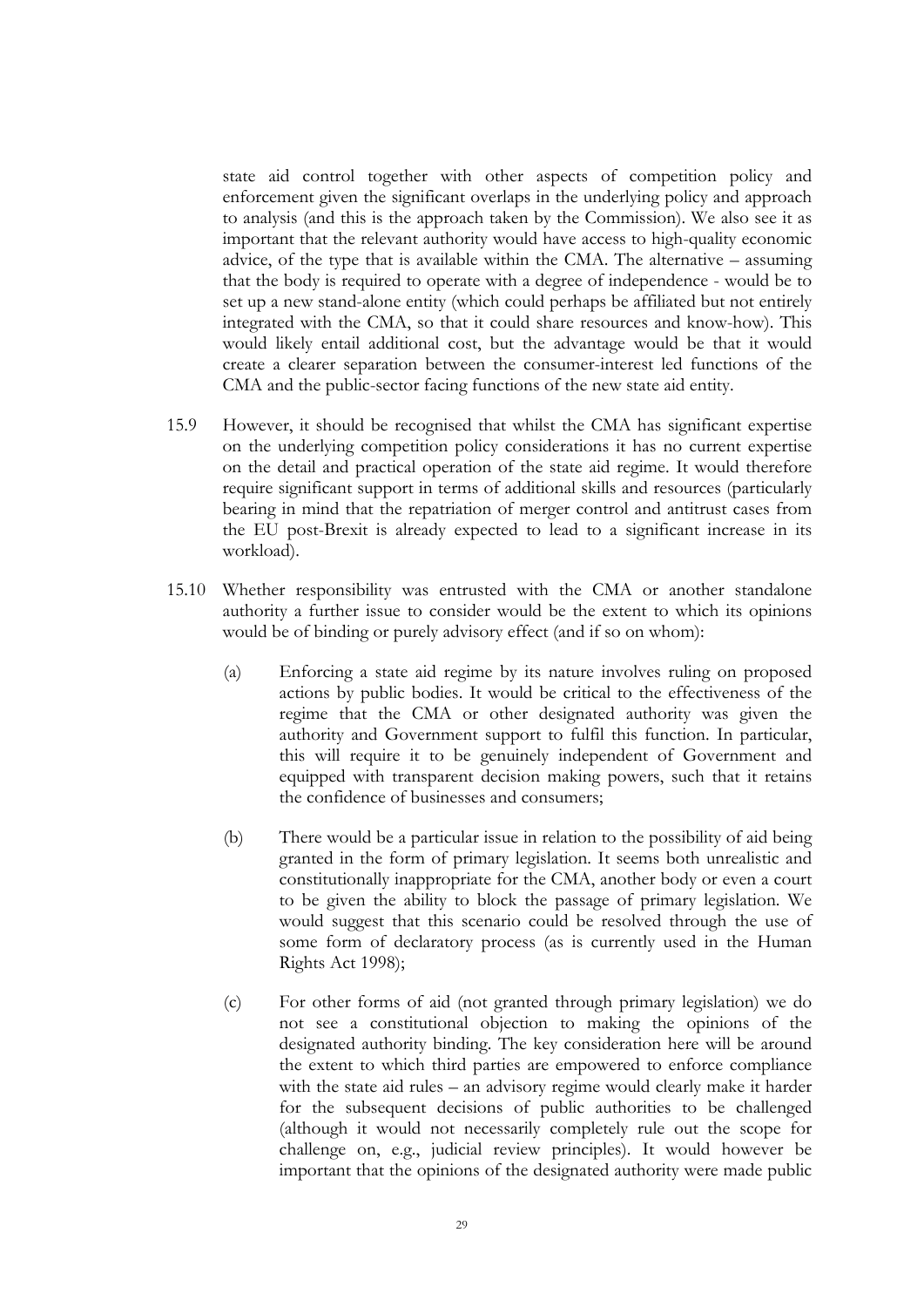so as to ensure that there was transparency in relation to any subsequent decision to depart from the views of the body.

15.11 To the extent that a domestic state aid body is established as part of the terms of a trade agreement with the EU then the remit of the body and the validity (on an ongoing basis) of EU state aid precedents would need to be established as otherwise there would be a risk of divergence in approaches and interpretations between the UK domestic regime and the EU regime that would, in this scenario, be inconsistent with the overall objective of the regime.

## **16. What would be the opportunities and challenges for state aid or subsidy controls in the UK if no trade agreement were to be reached with the EU? Would WTO anti-subsidy rules restrict the UK's ability to support industries, or individual companies, through favourable tax arrangements?**

- 16.1 If no trade agreement were reached with the EU, the UK would remain subject to the WTO rules on subsidies.
- 16.2 There is considerable overlap between the WTO concept of "subsidy" in Article 1 of the Agreement on Subsidies and Countervailing measures (the "SCM Agreement") and the concept of "state aid" under Article 107(1) TFEU. In particular it is clear that the concept of "subsidy" in the WTO regime extends to subsidies in the form of foregoing of tax revenues.
- <span id="page-30-1"></span><span id="page-30-0"></span>16.3 The key differences between the two regimes are as follows:
	- (a) The provisions on subsidies in the SCM do not apply to services;
	- (b) Unlike under the EU regime there is no mechanism for approval for justified subsidies on public interest grounds under WTO rules.
	- (c) There is no ex-ante approval mechanism for subsidies under WTO rules, so recipients of subsidies bear the risk that the subsidy is subsequently deemed to have been illegal. This would affect legal certainty, which would be a particular issue for projects requiring significant third party investment over an extended period.
	- (d) There are significant differences in the enforcement rules: the WTO uses state-to-state enforcement or imposition of countervailing duties by the affected state and there is no scope for third party action under WTO rules. By contrast, businesses and individuals are able to bring complaints about state aid to the Commission and can also bring claims in the UK courts in relation to breaches of the prohibition on state aid.
	- (e) Subsidies that do not require recipients to meet certain export targets, or to use domestic goods instead of imported goods can only be challenged by a WTO member if an adverse effects on interests can be shown. Under the EU rules adverse effects on competition and trade are subject to much lower thresholds and are often assumed to flow from the grant of a selective advantage.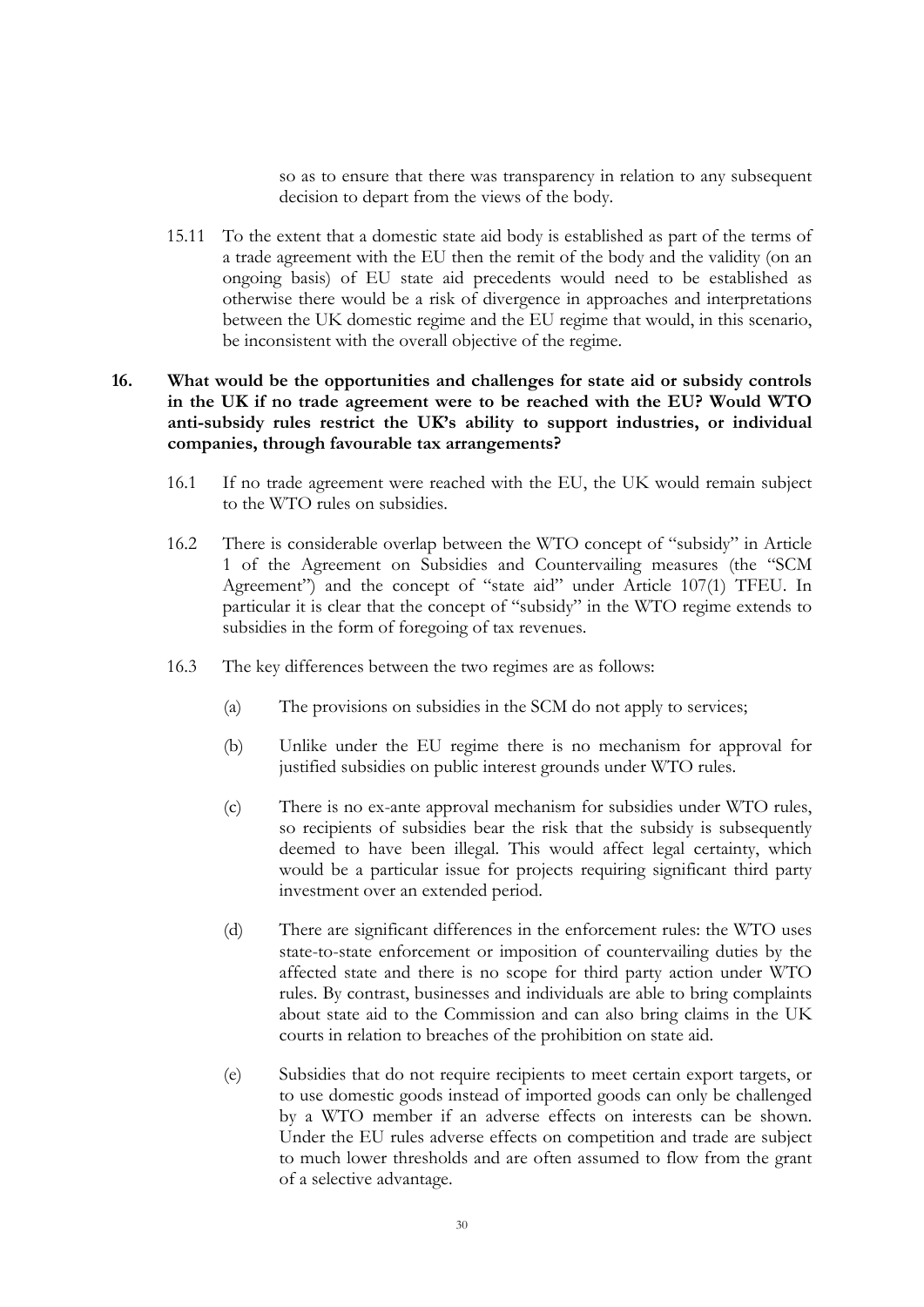- 16.4 The combined effect of the above factors is that although the concept of subsidy is arguably broader, enforcement of the SCM Agreement is much more limited, particularly for grants of individual, ad-hoc aid (albeit that the future attitude of the EU, and its willingness to seek to enforce WTO rules in the absence of specific trade agreement with the UK, is uncertain). In addition, the consequences of a finding of illegality for subsidy recipients are typically much more limited under the WTO rules as, unlike adverse enforcement decisions of the Commission, WTO rulings do not typically require retrospective recovery of subsidies that have already been granted.<sup>5</sup>
- 16.5 It also follows from point [\(16.3\(d\)\)](#page-30-1) above that reliance on WTO rules would fundamentally change the role of Government in relation to the regime: the UK Government would need to take on a role as the interlocutor for UK businesses, and UK businesses that believe there to be a breach of the WTO rules would need to persuade the UK Government to take action on their behalf. It follows that the UK will need to identify in some form a body or part of Government that will take responsibility for trade defence (i.e. to investigate complaints from UK companies that other WTO members have granted illegal subsidies, to initiate actions through the WTO or by imposing countervailing measures, and to defend similar actions by other WTO members). This is a necessary consequence of Brexit as the UK can no longer rely on the EU to carry out trade defence functions vis-à-vis third countries.

## **17. How will the Government's industrial strategy shape its approach to state aid after Brexit? To what extent has the European Commission's state aid policy limited interventions that the UK Government may have otherwise pursued?**

- 17.1 In relation to the negotiation of trade agreements with the EU (and potentially other third states) it seems likely, for the reasons given above, that some form of state aid provision will be required in order to address concerns about opening up markets to "national champions" or other forms of subsidised competition.
- 17.2 Beyond this it is not obvious that state aid or subsidy control either has, or would, directly impact on the Government's choice of industrial strategy.<sup>6</sup> In particular, the UK has in the past spent significantly less on state aid than most other EU Member States. For example, the UK's spend of 0.35% of GDP for 2014 is almost a quarter of that of Germany (1.36%) and less than half of that of

<sup>5</sup> One case in which retroactive recoupment was ordered by a WTO dispute resolution body is *Australia- Automotive Leather II* (Article 21.5-US) para 6.31, but this is considered anomalous by most commentators.

<sup>6</sup> A 2012 study of investment incentives given in the US and the EU found that, as a result of the EU State aid regime, EU jurisdictions gave lower amounts of aid, in terms of both intensity and cost per job, than did their US counterparts to attract comparable investments, but that this had no discernible adverse effect on foreign direct investment in the EU. See "EU Control of State Aid to Mobile Investment in Comparative Perspective", Kenneth P. Thomas, Journal Of European Integration Vol. 34 , Issue 6,2012.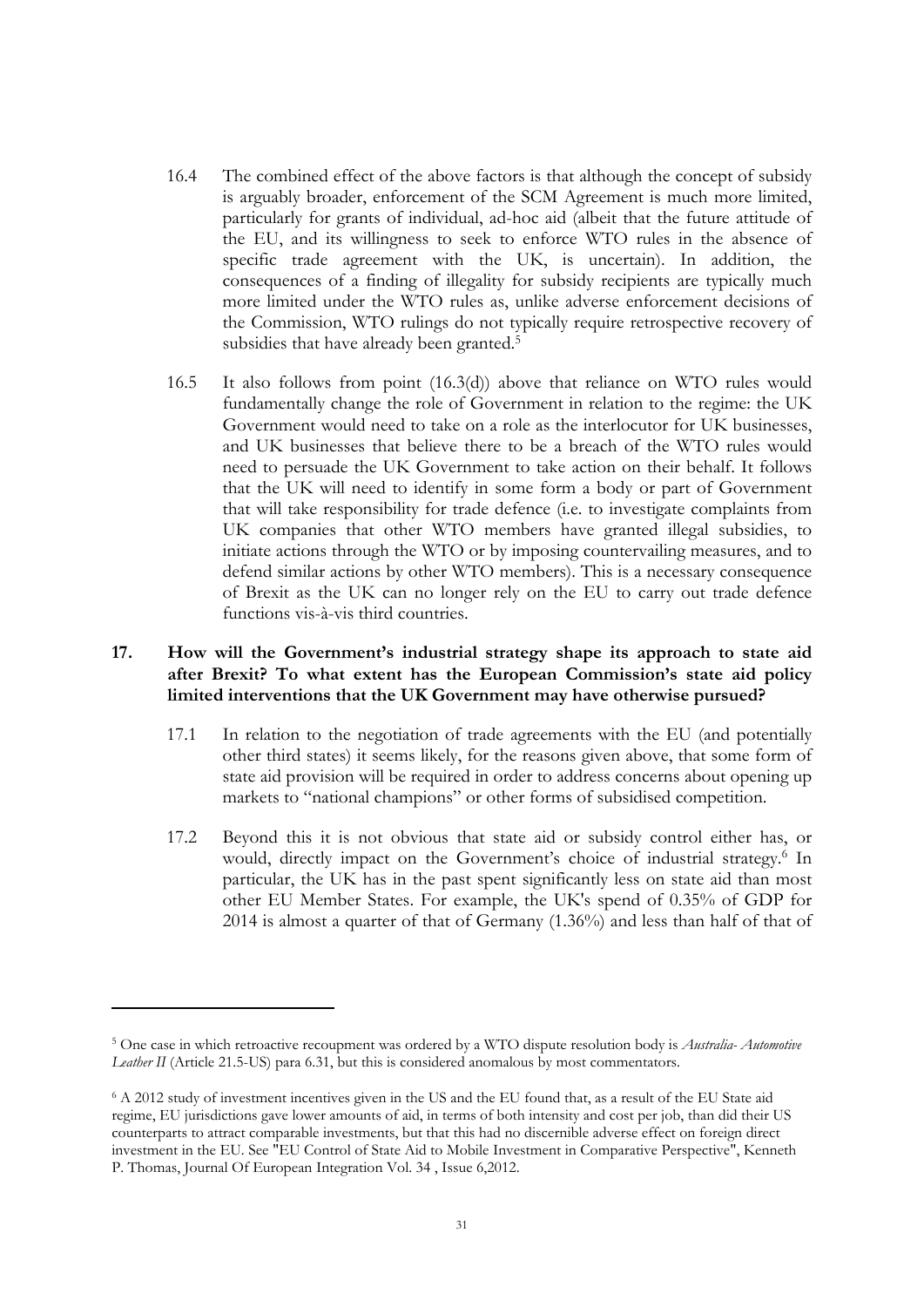France  $(0.73\%)$ . Accordingly, it is clear that even within the confines of the EU state aid regime there is unused "headroom" within which the UK could expand its industrial strategy efforts.

- 17.3 However, by its nature state aid or subsidy controls would impact on the manner in which that policy is delivered. So, for example a system modelled on the EU rules would:
	- (a) Allow funding to be provided for R&D but would require that funding to be limited to the level required to deliver the project in question;
	- (b) Permit the sale of state assets to private sector entities but would require that sale to be at full market price;
	- (c) Allow the purchase of goods or services from the private sector provided that the price paid does not exceed the market value;
	- (d) Allow one-off support to be given to business in difficulty provided that this is kept to the minimum necessary, there are measures put in place to mitigate the distortions of competition, and that there is a demonstrable ability to reach long term sustainability;
	- (e) Allow the grant of incentives that are necessary to attract investment in UK regions that are considered to be "less developed" provided they do not lure investment away from another region that has the same or lower level of economic development
- 17.4 However, a state aid policy closely tied in to the EU's would require tighter restrictions on the scope of permitted aid in certain industries: e.g. the steel sector where EU policy is that certain types of aid (notably regional aid and rescue and restructuring aid) are not permitted.
- 17.5 More generally, the EU state aid regime allows subsidies that are necessary and proportionate for the achievement of a legitimate objective and which do not unduly distort competition. State aid policy is used to support the overall strategy of the EU by indicating the priority sectors for support and sectors where support is not considered to be justified (and subsidy controls could potentially be used in a similar way by the UK to support its industrial strategy). In this sense, state aid clearance reviews carried out by the Commission seek to facilitate the best and most effective us of public money: an objective that would remain valid - and would continue to constrain government intervention in practice even in the absence of subsidy regulation.

<sup>7</sup> See the Commission's State aid scoreboard, available at http://ec.europa.eu/competition/state\_aid/scoreboard/index\_en.html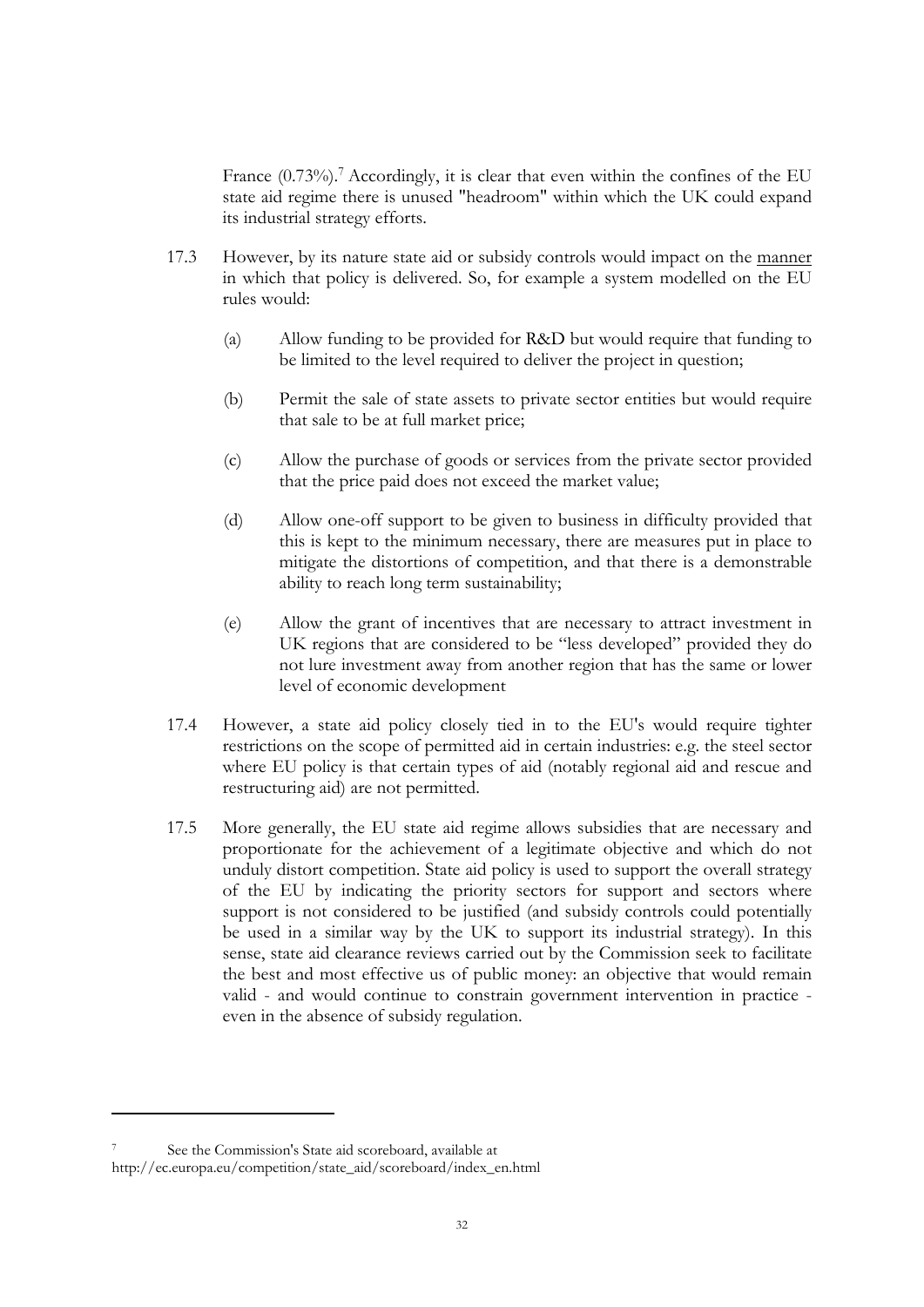## **18. What, if any role, might the devolved institutions play in UK state aid control post-Brexit? Are there any potential implications for the UK internal market?**

- 18.1 It would be important that any state aid or subsidy regime was applicable across the whole of the UK in order to ensure consistency and to avoid different parts of the UK being incentivised to engage in "subsidy races" to attract investment. Indeed, this would be desirable even in the absence of a generally-applicable domestic subsidy regime and there are some precedents – notably in the Canada and Australia – for domestic legislation and agreements that act specifically to regulate subsidy races of this type.<sup>8</sup>
- 18.2 Whilst enforcement could in principle be split so that each of the devolved administrations had an independent agency, it is not clear that there would be any significant advantages to this, particularly bearing in mind that businesses in the UK do not necessarily operate within a single devolved region. Nor would it be consistent with the approach that is currently taken to competition policy. A more appropriate balance might be to build into the process a specific role for the devolved administrations to comment on proposed aid measures that would have a particular impact within their jurisdictions.

## **19. Will it be necessary for the UK and EU to agree a transitional arrangement for state aid matters after the UK's withdrawal from the EU? If so, what transitional issues would such an arrangement need to address?**

- 19.1 Yes. Additional transitional provisions will also be required as a matter of domestic UK law.
- 19.2 At present, the EU (Withdrawal) Bill proposes to preserve directly effective EU rights contained in treaties. The explanatory notes indicate that the Government envisages that the state aid provisions that are to be preserved include the prohibition on the implementation of unapproved state aid in Article 107(1) TFEU and the standstill obligation (which prevents implementation of aid prior to approval) in Article 108(3) TFEU.
- 19.3 However, it would not include the provisions in relation to the possibility of approval in Article 107(3) TFEU as these are not directly effective and only the Commission can grant such an approval. According to the most likely interpretation of clause 3 of the Bill, it would continue to be possible to rely on Block Exemptions (see also our comments at paragraph [5](#page-9-0) above). For less routine aid measures, the prohibition on state aid would become much more onerous and would prevent the implementation of aid measures that would otherwise have been considered unproblematic. At a minimum therefore some form of additional provision will need to be made using the powers proposed in

<sup>8</sup> See for example, Canada's "Code of Conduct on Incentives" in the 1994 Agreement on Internal Trade between Canada's federal government and its provinces and territories and Australia's 2003 Interstate Investment Cooperation Agreement.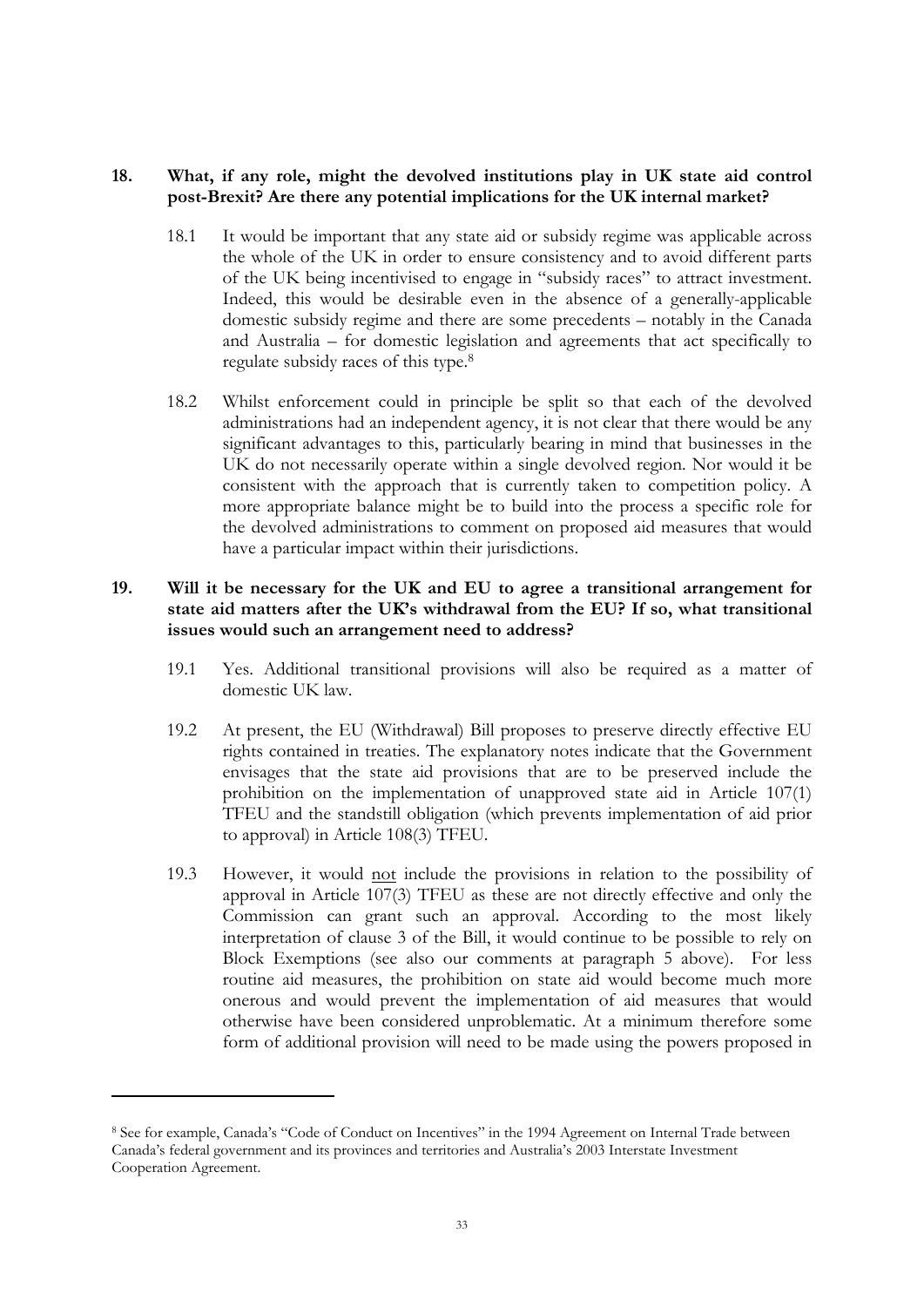clause [8](#page-15-0) to designate an authority to take over the role of the EU in operating some form of exemption regime.

- 19.4 There will also be transitional arrangements required, in addition to those contained in the EU (Withdrawal) Bill, in order to address the non-domestic aspects of the regime (albeit that some of these issues are of more general application and are not specific to the state aid regime). In particular:
	- (a) The status of state aid measures (implemented and unimplemented) that have already been notified to or are being investigated, but not yet decided on by the Commission at the time of Brexit;
	- (b) Whether state aid cases involving the UK pending before the EU Courts at the time of Brexit, whether references to the Court of Justice from the UK courts or direct actions in the General Court (or on appeal to the Court of Justice), can continue to judgment and appeal, and the consequences of a subsequent remittal of a case for redecision by the Commission;
	- (c) the extent to which the Commission (or anyone else) will have power post-Brexit to order the UK to recover unlawful aid granted before Brexit or that has become unlawful as a result of breach conditions attached to state aid approvals (which can be long term commitments stretching many years into the future);
- 19.5 It will be important that there is clarity as early as possible as to the future arrangements for state aid/subsidy control in the UK. This is a particular issue for major infrastructure and other investments which can have lead times of several years and where private sector investors working alongside public investors will want certainty as to the regime that will be applied to the public sector investment before committing to the project. To the extent that this is a new UK regime it will be important that information and advice is made available significantly in advance of any regime becoming operational in order to ensure that investments are not delayed.
- 19.6 In the event that a new UK state aid regime is introduced then in order to avoid a need for mass renotifications - it is likely that arrangements will also need to be made for existing state aid decisions approving ongoing state aid measures, and existing aids, to "carry over" to the new regime.

#### **City of London Competition Law Committee**

#### **15 September 2017**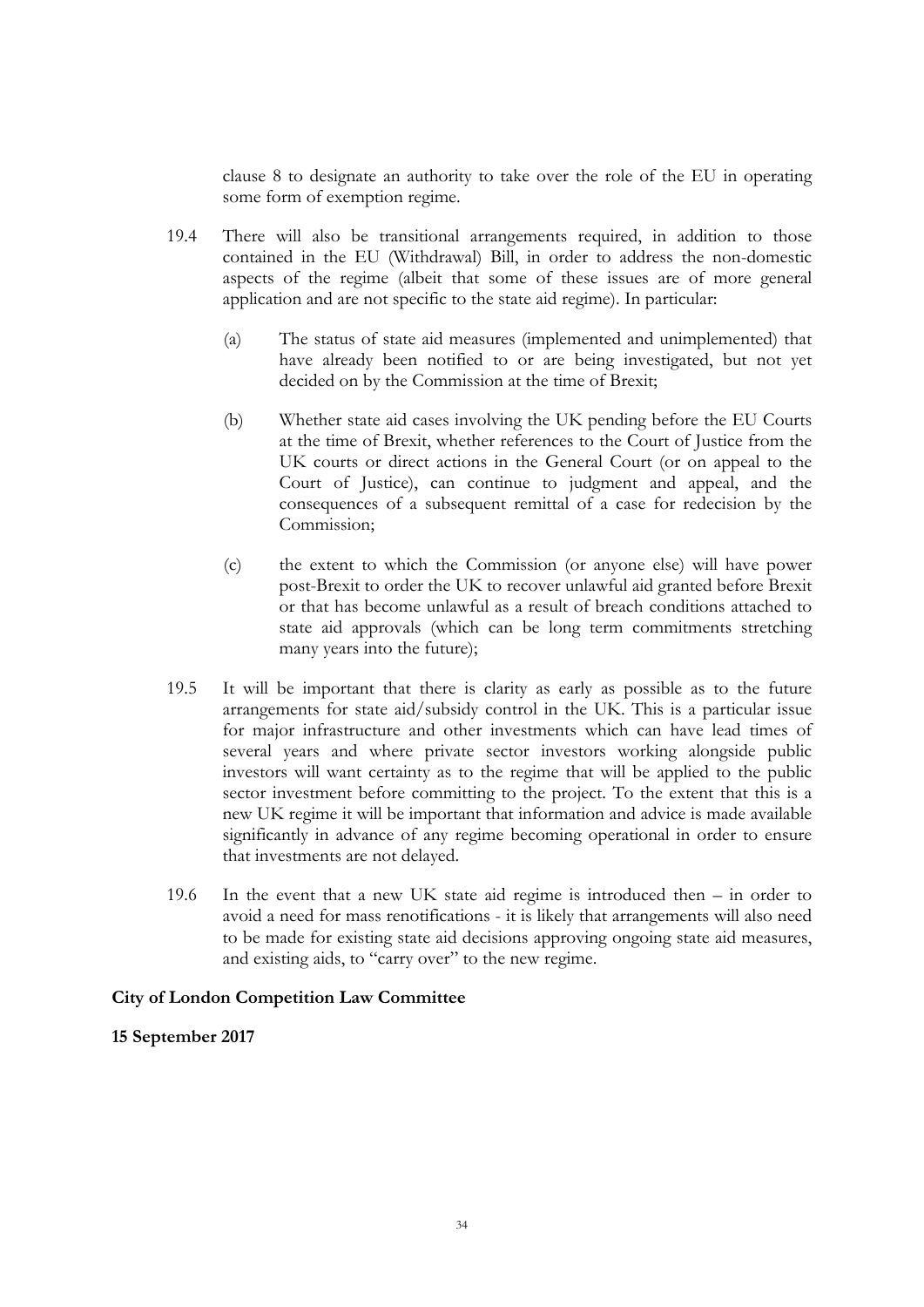#### **Annexe**

Text of Section 60 Competition Act 1998

60 Principles to be applied in determining questions.

- a) The purpose of this section is to ensure that so far as is possible (having regard to any relevant differences between the provisions concerned), questions arising under this Part in relation to competition within the United Kingdom are dealt with in a manner which is consistent with the treatment of corresponding questions arising in Community law in relation to competition within the Community.
- b) At any time when the court determines a question arising under this Part, it must act (so far as is compatible with the provisions of this Part and whether or not it would otherwise be required to do so) with a view to securing that there is no inconsistency between—
- c) the principles applied, and decision reached, by the court in determining that question; and
- d) the principles laid down by the Treaty and the European Court, and any relevant decision of that Court, as applicable at that time in determining any corresponding question arising in Community law.
- e) The court must, in addition, have regard to any relevant decision or statement of the Commission.
- f) Subsections (2) and (3) also apply to—
- g) the [Competition and Markets Authority]; and
- h) any person acting on behalf of the[Competition and Markets Authority], in connection with any matter arising under this Part.
- i) In subsections (2) and (3), "court" means any court or tribunal.
- j) In subsections  $(2)(b)$  and  $(3)$ , "decision" includes a decision as to-
- k) the interpretation of any provision of Community law;
- l) the civil liability of an undertaking for harm caused by its infringement of Community law.

Note "Community" is the pre-Treaty of Lisbon term used to describe the EU.

Text of Article 6 of the Rome II Regulation (Regulation (EC) 864/2007

Unfair competition and acts restricting free competition

1. The law applicable to a non-contractual obligation arising out of an act of unfair competition shall be the law of the country where competitive relations or the collective interests of consumers are, or are likely to be, affected.